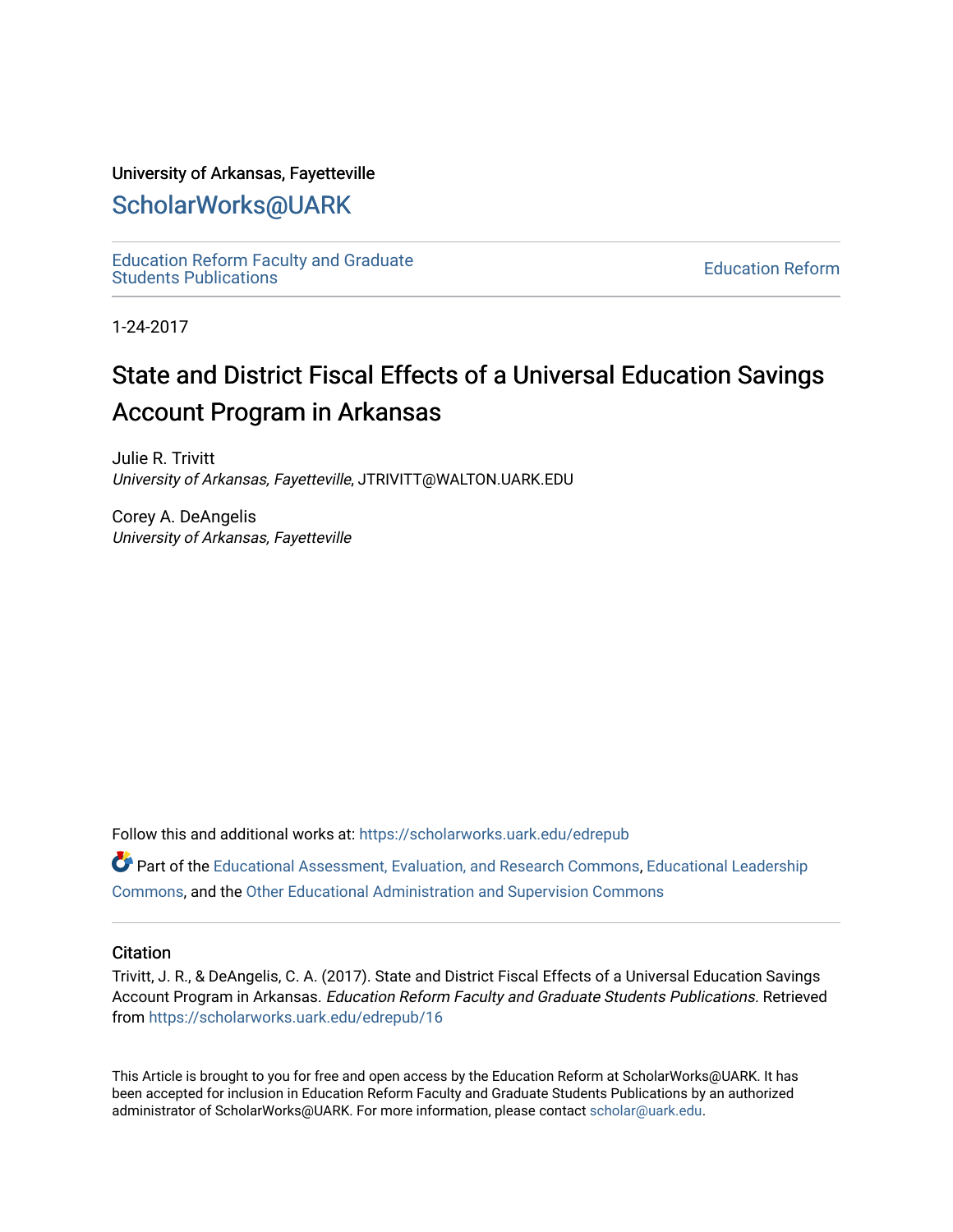

**College of Education & Health Professions Education Reform** 

# **WORKING PAPER SERIES**

## **State and District Fiscal Effects of a Universal Education Savings Account Program in Arkansas**

Julie R. Trivitt, Ph.D.

Corey A. DeAngelis

January 24, 2017

EDRE Working Paper 2017-04

The University of Arkansas, Department of Education Reform (EDRE) working paper series is intended to widely disseminate and make easily accessible the results of EDRE faculty and students' latest findings. The Working Papers in this series have not undergone peer review or been edited by the University of Arkansas. The working papers are widely available, to encourage discussion and input from the research community before publication in a formal, peer reviewed journal. Unless otherwise indicated, working papers can be cited without permission of the author so long as the source is clearly referred to as an EDRE working paper.

Electronic copy available at: https://ssrn.com/abstract=2903528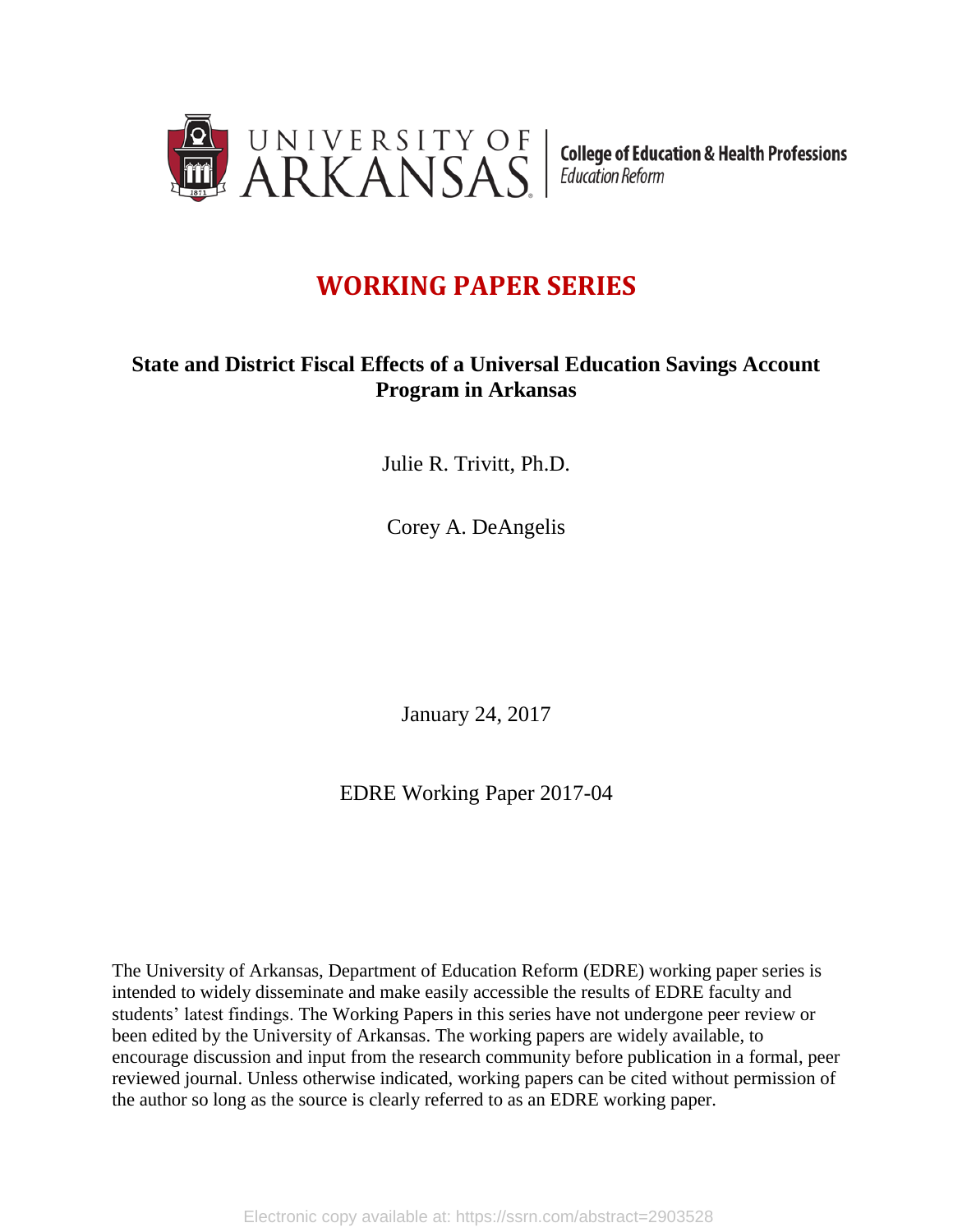## **STATE AND DISTRICT FISCAL EFFECTS OF A UNIVERSAL EDUCATION SAVINGS ACCOUNT PROGRAM IN ARKANSAS**

Julie R. Trivitt, Ph.D. Walton College of Business, University of Arkansas JTrivitt@walton.uark.edu

Corey A. DeAngelis Department of Education Reform, University of Arkansas cadeange@uark.edu

January 24, 2017

School Choice Demonstration Project, University of Arkansas, Fayetteville, AR

#### **Acknowledgements**

The content of the report is solely the responsibility of the authors and does not necessarily represent the views of the University of Arkansas. We thank Patrick J. Wolf for comments on previous drafts. All remaining flaws are our own. Corresponding author is Julie Trivitt, [jtrivitt@walton.uark.edu.](mailto:jtrivitt@walton.uark.edu)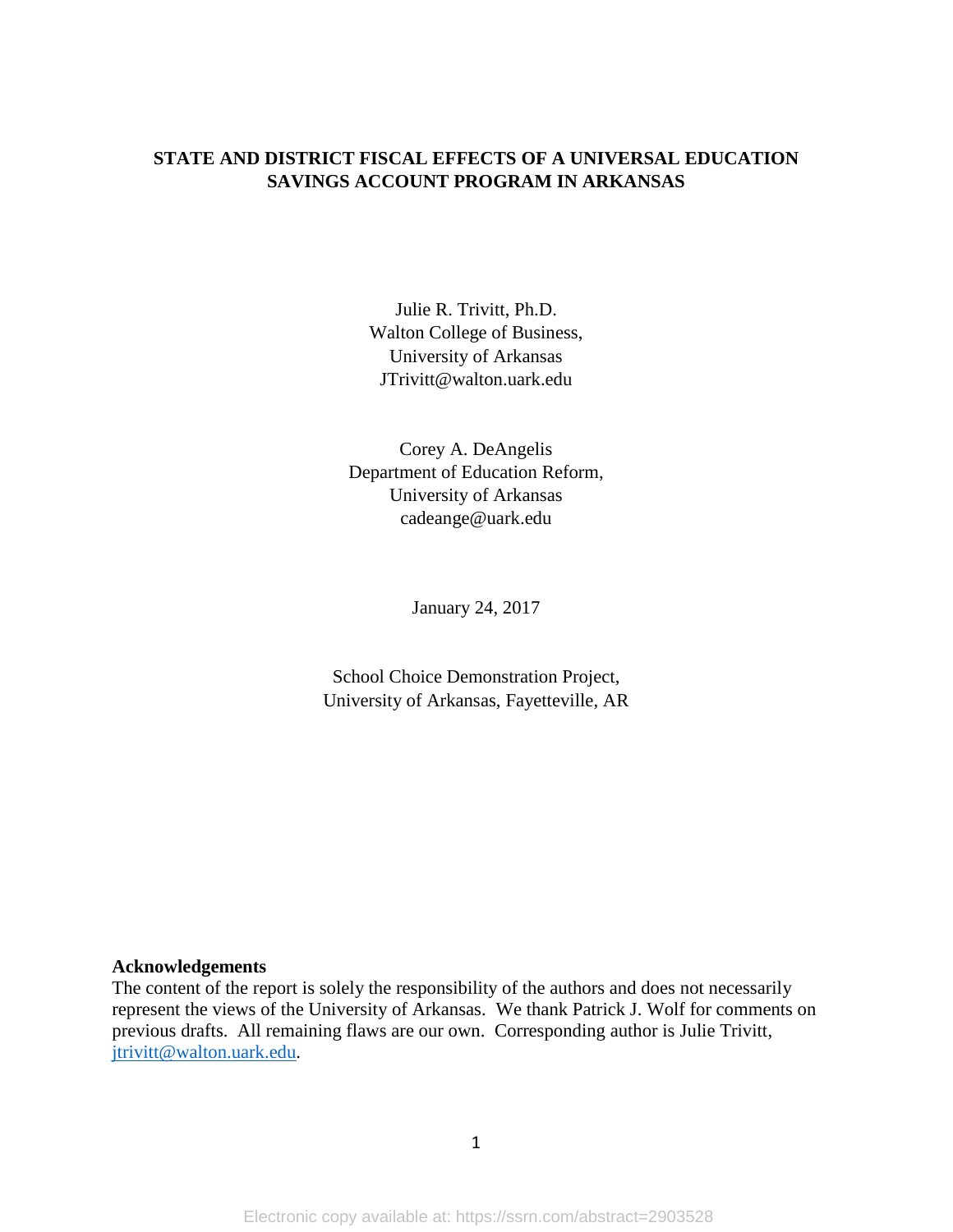#### **Abstract**

Legislators in Arkansas have proposed a bill to increase educational choice through an Education Savings Account (ESA) program available to every child across the state. While many studies on the financial impact of existing ESA, voucher, and scholarship programs in the United States have found overall benefits to the state and individual districts, it may not be the case for a universally-accessible ESA since most existing programs are targeted to students based on need. A universal ESA would make ESAs available to all K-12 students in the state, so the fiscal impact is expected to be less beneficial than a targeted voucher or scholarship program.

We use the Arkansas state funding formula to estimate the net impact of the proposed ESA program on the state budget overall. We also use the state education expenditure report in order to estimate the impact on each public school district in the state. Using our most defensible set of assumptions, we find that a universally-accessible ESA would result in small financial benefits to the state overall and to about half of the individual public school districts. Specifically, we estimate the program to result in around \$2.8 million in financial benefits to the state in the first year. Additionally, we find that 50.6 percent of districts would financially benefit, while 55.5 percent of individual student transfers would result in financial benefits to their local school districts.

*Keywords:* Private school; school choice; fiscal effects; school finance

 $\overline{\mathcal{L}}$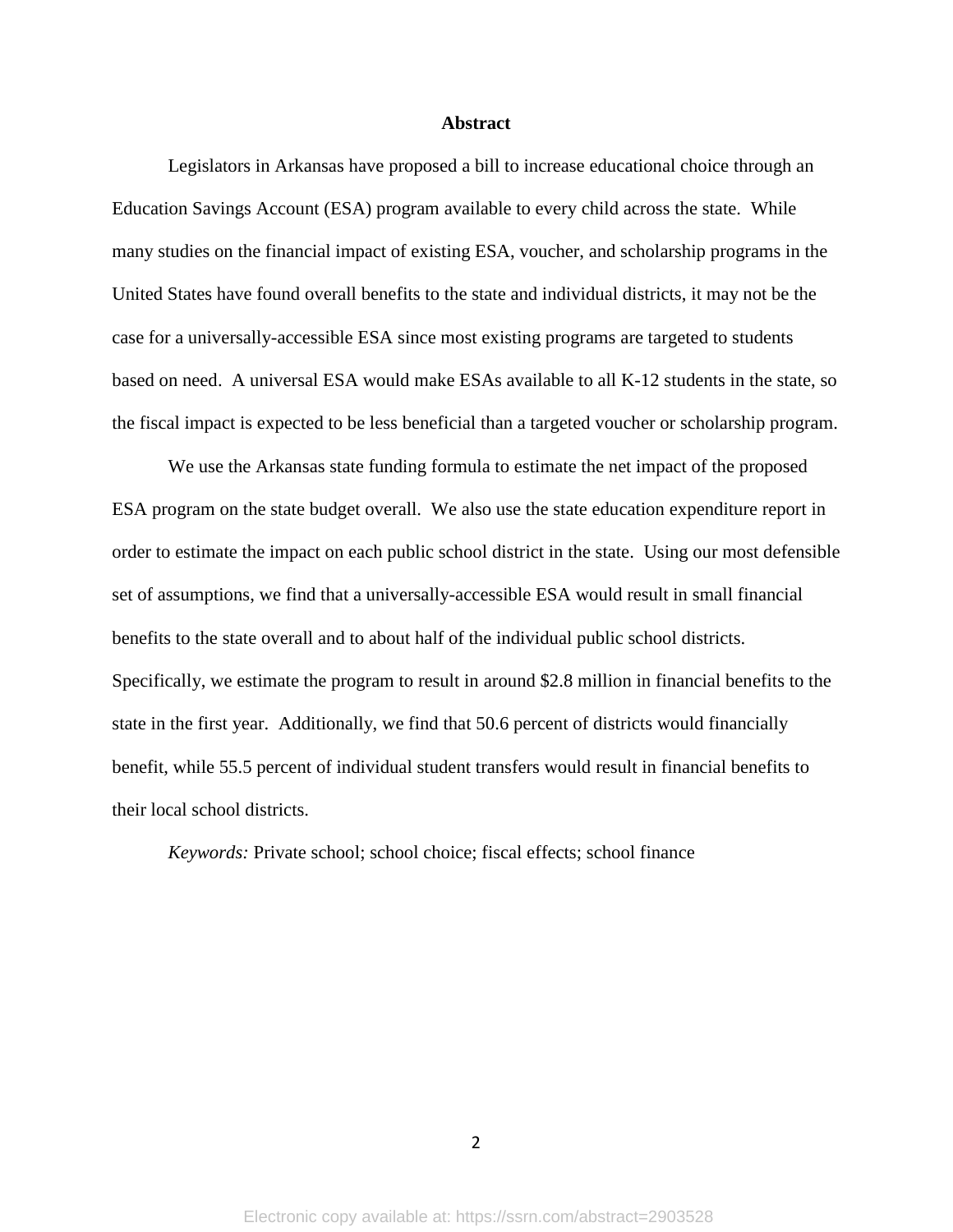#### **Introduction**

There are four different types of private school choice, and sixty-one<sup>1</sup> programs currently exist in over half of the states in the U.S. These include vouchers, tax credit scholarships, individual tax credit deductions, and Education Savings Accounts (ESAs). Each of these types of programs allow families to allocate additional funding to a private school of their choice. However, ESAs also allow families to use their funding for online learning programs, tutoring, educational therapy, and even college costs. Currently, five states have ESA programs: Arizona, Florida, Mississippi, Nevada, and Tennessee. However, none of the existing programs are fullyuniversal since they are targeted to students identified with special needs (Florida, Mississippi,  $\&$ Tennessee), or limit access to students that previously attended a public school (Arizona  $\&$ Nevada). None of the existing ESA programs receive their revenue through tax credits, even though they could be funded that way.

Arkansas is the first state to propose a fully-universal ESA in the United States. The proposed program would allow any child eligible to enroll in a K-12 public school in the state to qualify for the ESA. The highly-accessible program in Nevada is not fully-universal since it limits eligibility to children that previously attended a public school for at least 100 days before starting an ESA. In other words, families already sending their children to private school are not eligible. While this condition improves the fiscal impact of the program in the short-run, the long-run outcome is not affected since these programs allow students entering Kindergarten to participate. However, since the ESA proposed in Arkansas does not limit program access in this way, the potential financial impact is less likely to be overwhelmingly positive in the short-run.

 $\overline{a}$ 

<sup>1</sup> https://www.edchoice.org/school-choice/school-choice-in-america/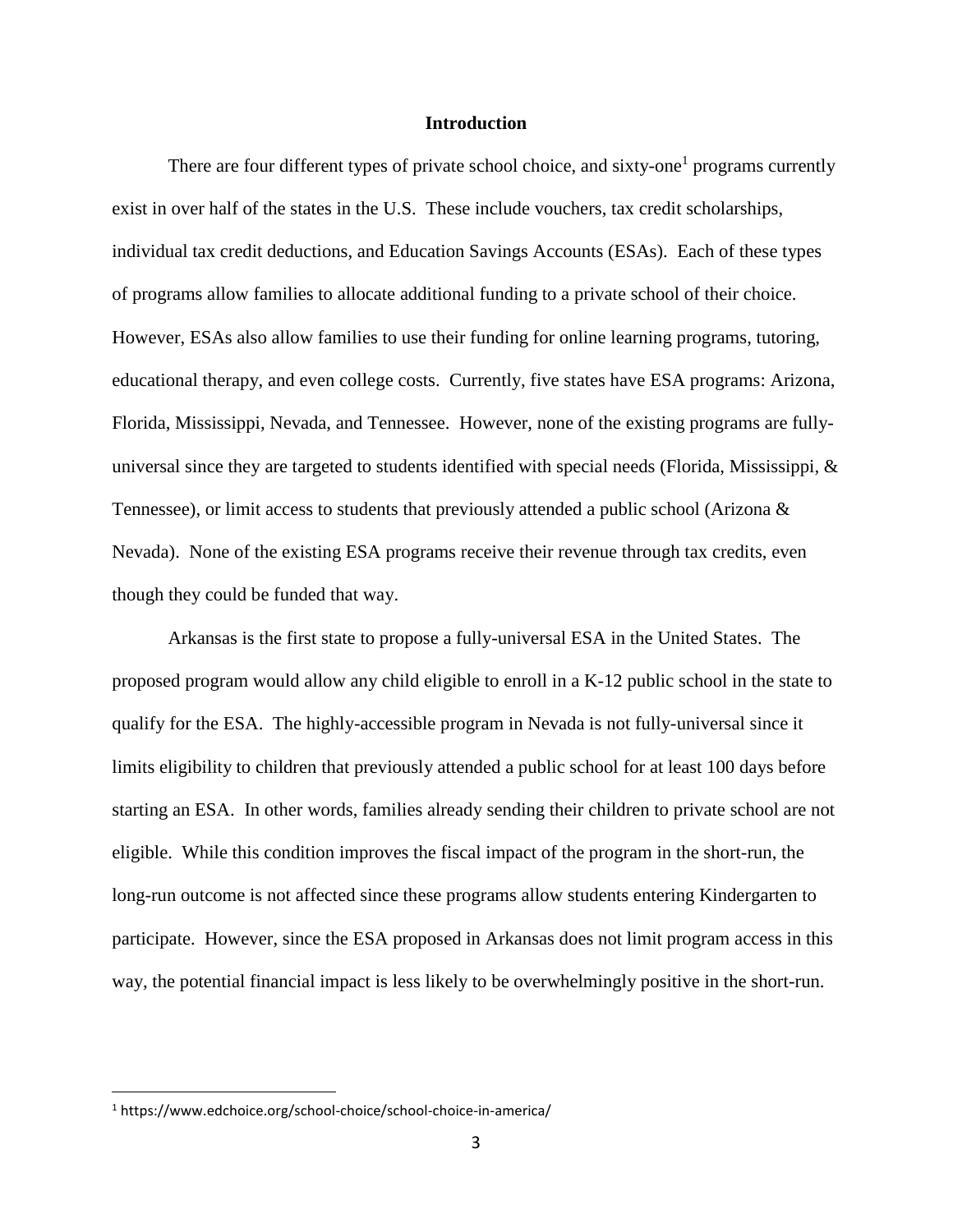Arkansas also is the first state to propose an ESA program funded by corporate and personal tax credits. The fact that tax expenditures, and not general government appropriations, would fund the initiative also affects its fiscal impact, in this case positively, for reasons we explain below.

#### **Literature Review**

The evidence on the impact of private school choice programs on student test scores is abundant and clear. Overall, private school voucher programs have small positive impacts on student achievement across the globe (Shakeel, Anderson, & Wolf, 2016). The largest positive impacts are for reading scores and for programs outside of the United States. Of the fifteen experimental evaluations of voucher programs within the United States, thirteen have found null to positive effects on student test scores (Barnard, Frangakis, Hill, & Rubin, 2003; Bettinger & Slonim, 2006; Bitler, Domina, Penner, & Hoynes, 2015; Cowen, 2008; Greene, 2000; Greene, Peterson, & Du, 1999; Jin, Barnard, & Rubin, 2010; Krueger & Zhu, 2004; Peterson, Howell, Wolf, & Campbell, 2003; Rouse, 1998; Wolf et al., 2013) and only two, both on the Louisiana Scholarship Program, have found negative effects on student achievement (Abdulkadiroglu, Pathak, & Walters, 2015; Mills & Wolf, 2016).

While there are fewer studies on longer-term outcomes such as graduation rates and citizenship skills, the findings are generally positive on those measures as well. A couple of studies find large positive impacts for graduation rates and college enrollment (Cowen et al., 2013; Wolf et al., 2013; Chingos & Peterson, 2015). Private school choice also appears to have positive impacts on political participation (Fleming, 2014; Fleming, Mitchell, & McNally, 2014), tolerance of others (Campbell, 2002; Fleming, Mitchell, & McNally, 2014; Wolf, Peterson, &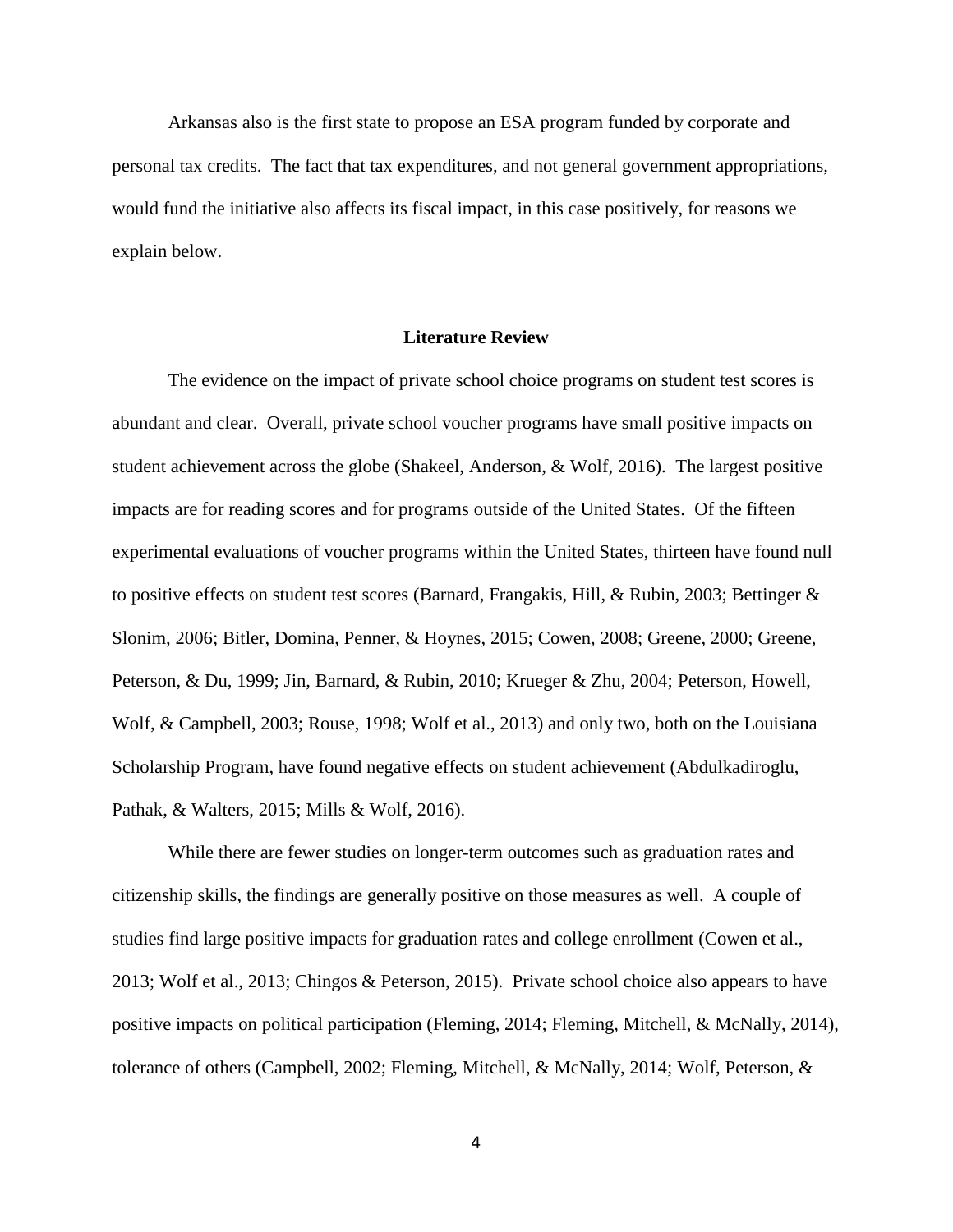West,  $2001$ ), charitable activity (Bettinger & Slonim, 2006), and reduced criminal activity (DeAngelis & Wolf, 2016; Deming, 2011; Dobbie & Fryer, 2015).

Programs that generate these benefits to participants might be justified even if they come with a substantial cost to taxpayers. However, the financial tradeoff is not necessary with most school choice programs, as the studies of the fiscal impacts tend to find that private school choice programs require less taxpayer funding than paying for education in traditional public schools. In particular, these studies find that targeted voucher programs produce financial benefits to the state budgets overall since participating private school tuition levels are generally less than student funding amounts in traditional public schools (Costrell, 2010; Trivitt & DeAngelis, 2016). Trivitt and DeAngelis (2016) found that elimination of the Louisiana Scholarship Program would result in a net loss to the state budget of around \$7.6 million per year. Martin Lueken (2016) found that ten tuition tax credit programs in the United States saved the state around \$1,650 to \$3,000 per scholarship student.

Additionally, studies have found that most local public school districts benefit since students leaving public schools are costlier to educate than the revenue lost from the state (DeAngelis & Trivitt, 2016; Scafidi, 2012). DeAngelis and Trivitt (2016) found that over 80 percent of student transfers from private to public schools would result in financial losses for local public school districts if the Louisiana Scholarship Program was eliminated or reduced.

However, these studies all examined targeted programs and did not estimate the financial impact of an ESA. We estimate the effect that the proposed universal ESA program would have on state and district education funding in Arkansas.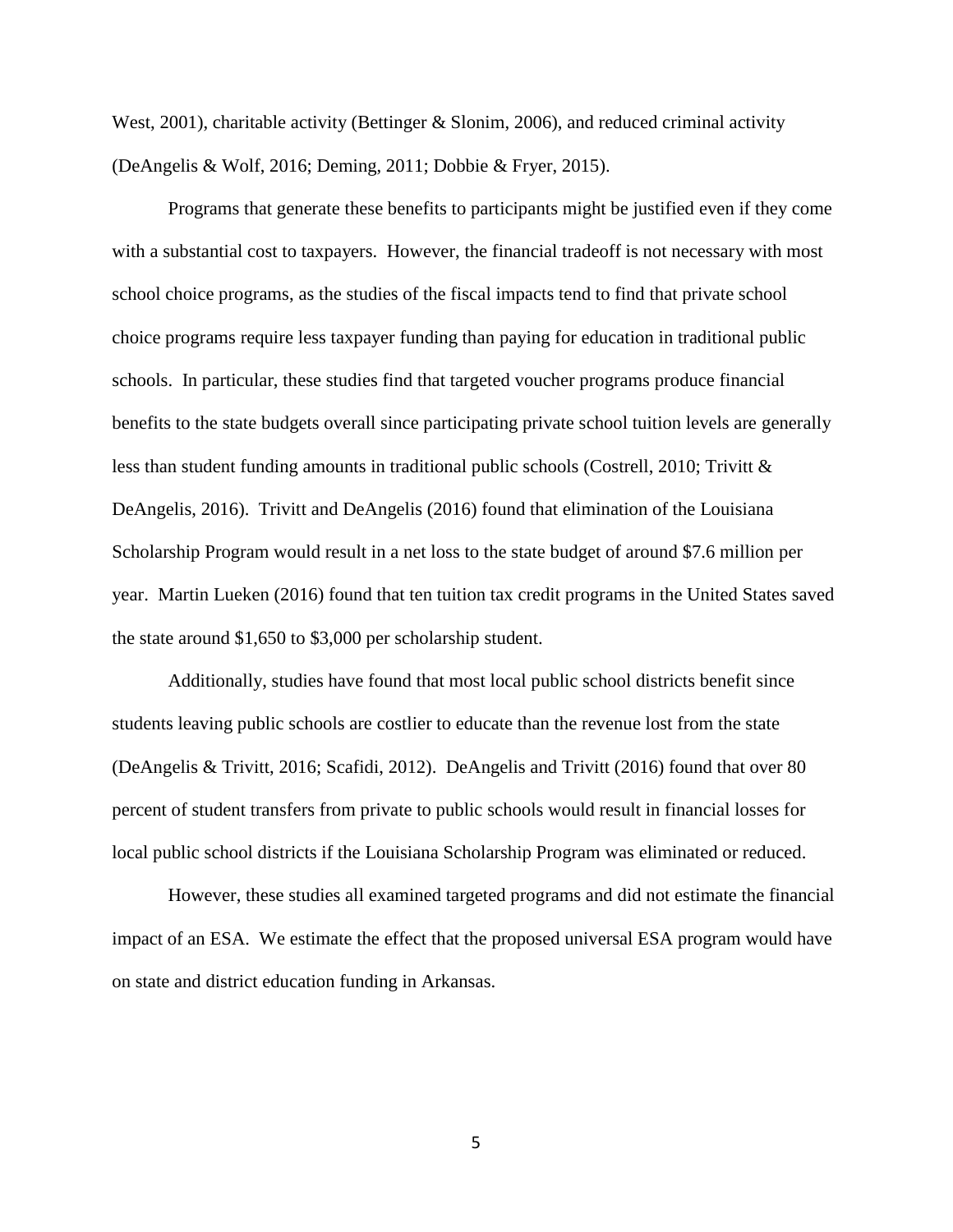#### **Proposed Legislation**

 $\overline{a}$ 

The Arkansas Parental Empowerment for Education Choice Act of 2017 has been introduced in the Arkansas state legislature for the 2017 legislative session.<sup>2</sup> This bill allows for the creation of a tax credit for contributions to approved  $501(c)(3)$  non-profit organizations<sup>3</sup> which use the donations to fund ESAs for students eligible to attend a public school in Arkansas. The students receive the ESA funds to attend a private school or purchase curriculum for homeschool studies in lieu of attending a public school. The amount contributed to the ESA is the foundation-funding amount for the year, which is set to \$6,646 in 2017.

If the number of students applying for an ESA exceeds the funding available, the ESA organizations are to prioritize current users and their siblings. If funds remain, new accounts are to be offered in a weighted random lottery that makes sure students who qualify for the national school lunch program are well represented among ESA users.

The bill allows a credit on state income taxes for contributions to ESA non-profits for individuals and corporations. There is a statewide limit of \$10 million in tax credits for 2017. In subsequent years, the tax credit is limited to the amount needed to fund ESAs for all eligible applicants plus an additional 10%.

#### **Data**

We use publicly-available data from the annual education funding statistics report<sup>4</sup> provided by the Arkansas Department of Education for the 2014-15 school year. We also use the

<sup>2</sup> http://www.arkleg.state.ar.us/assembly/2017/2017R/Pages/BillInformation.aspx?measureno=HB1222

<sup>&</sup>lt;sup>3</sup> We will refer to these simply as *ESA non-profits* throughout the rest of the report.

<sup>4</sup> http://www.arkansased.gov/divisions/fiscal-and-administrative-services/publication-andreports/report\_categories/annual-statistical-reports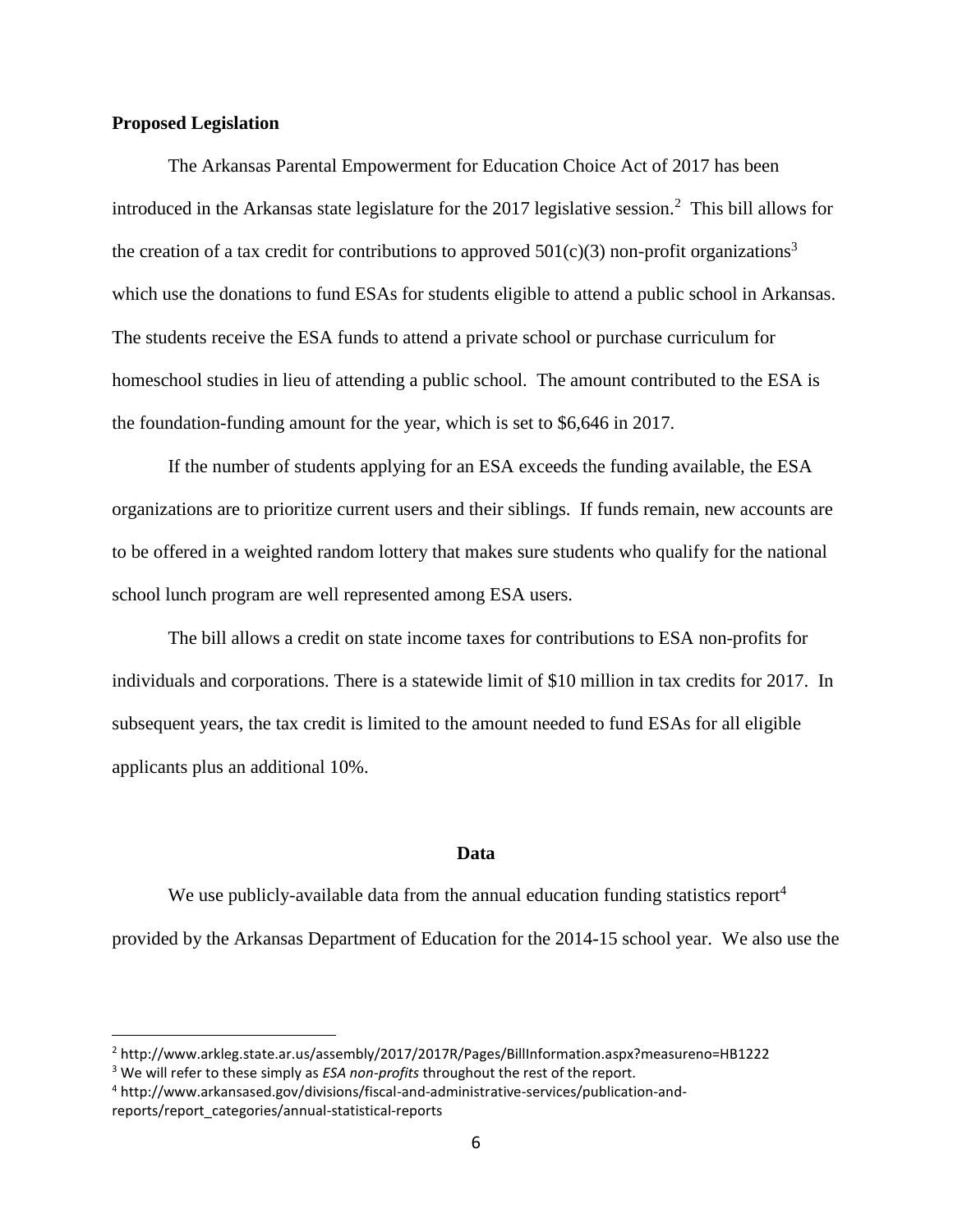$2015$ -16 Arkansas school finance manual<sup>5</sup> and the annual statistical report definitions from the Arkansas Department of Education for state and district funding formula details. We also use the 2014-15 Cycle 2 Report,<sup>6</sup> publicly-available at the ADE Data Center website, in order to calculate each district's student composition and categorical funding.

Using data from the 2014-15 annual education funding statistics report, we analyze state and district financial impacts for 245 public school districts with a total of 435,556 students in attendance during that school year. Since student populations increase over time, we should expect our results to be a conservative estimate of the realized effect in the 2017-18 school year.

#### **Methods**

#### **State**

 $\overline{a}$ 

This fiscal impact of this bill is determined by the combination of decreases in tax revenue received with decreases in state funding transferred to local districts based on student enrollment. By introducing a tax credit for charitable contributions and providing ESAs to students, this bill will reduce both revenue and expenditures for the state. The net effect on the state is the difference between the reduction in state tax revenue and the reduction in education funding for students in traditional public schools:

#### *Net Effect on State = (Reduction in State Education Funding – Reduction in State Revenue)*

If the revenue forgone exceeds the funding no longer needed, the bill will have a negative fiscal impact on the state. However, if the revenue forgone is less than the funding no longer

<sup>5</sup>http://www.arkansased.gov/public/userfiles/Fiscal\_and\_Admin\_Services/Publication%20and%20reports/Arkansa s School Finance Manual/Arkansas School Finance Manual FY16.pdf

<sup>6</sup> https://adedata.arkansas.gov/statewide/Cycles/DistrictCycle2.aspx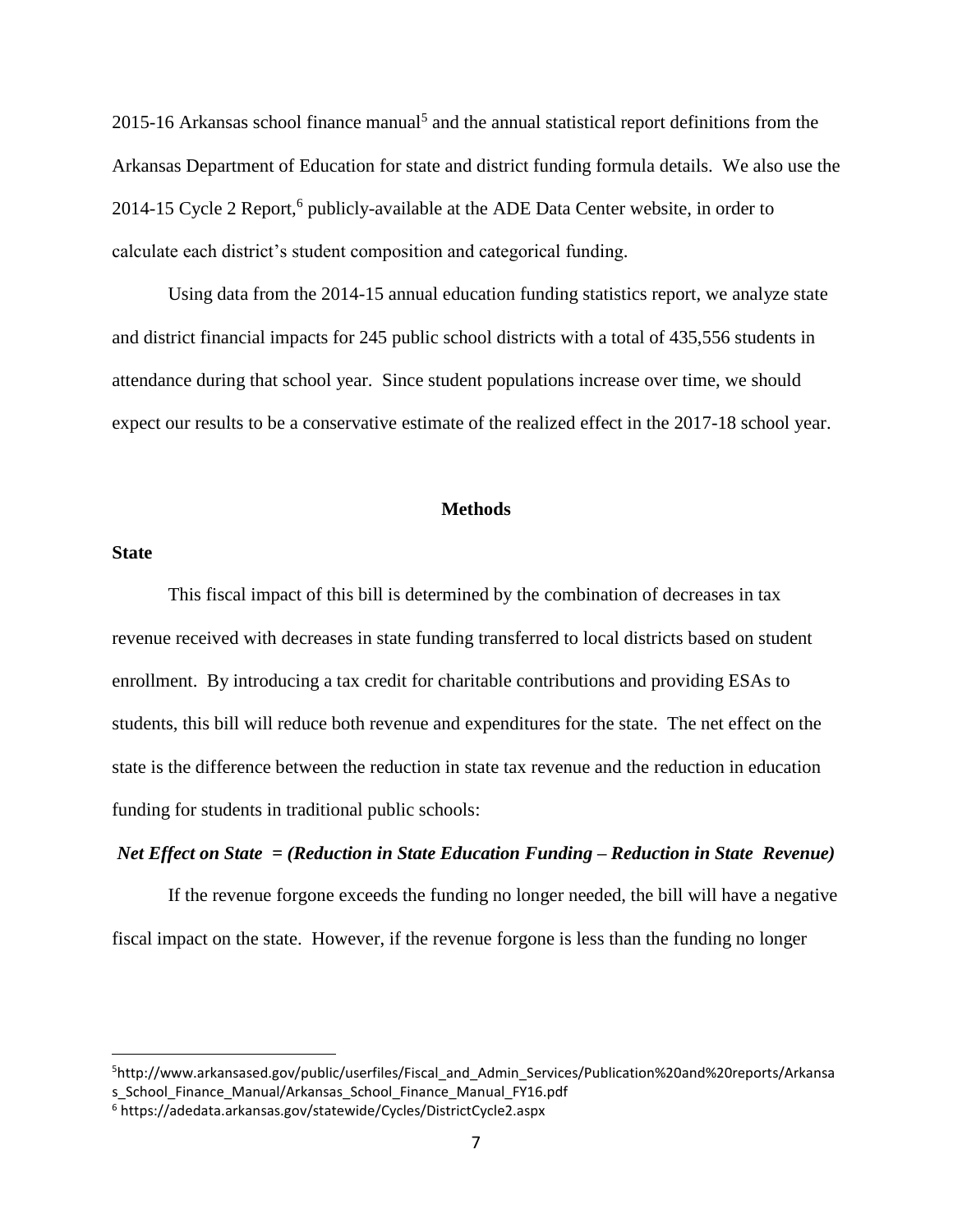needed, the ESA will have a positive fiscal impact on the state. To calculate the expected fiscal impact on the state we begin by estimating the revenue foregone from this legislation.

The reduced revenue comes from the income tax credit for charitable contributions made to non-profit organizations to fund ESAs for eligible students. The amount of revenue foregone due to the credit varies considerably based on the filing status and tax bill of the donor. The basic characteristics of the tax credit are as follows: donations to a  $501(c)(3)$  organization that have been approved by the state to fund ESAs qualify for a tax credit on Arkansas state income taxes. The amount of the tax credit is limited to 50% of tax liability, and using the contribution to qualify for the tax credit prevents a taxpayer from also deducting the contribution as a charitable donation on their state tax return. For corporations making the donation, the tax credit is reduced by the federal corporate income tax reduction resulting from the contribution. The federal tax savings will generally be equal to the contribution amount multiplied by the donor's marginal tax rate, so the tax savings triggered by the contribution are split between the federal and state income taxes. The higher the marginal tax rate the corporate donor is in, the larger the savings on the federal return, and the smaller the state tax credit will be.

Individuals face no such reduction in the state tax credit due to the federal corporate tax "piggy-back" and can use donations to eligible non-profits as a deduction on their federal return. Individuals can also claim the full tax credit on their state return. For individual taxpayers the combined federal and state tax savings can be larger than the original contribution.

We use a couple of simple hypothetical examples to illustrate the effects of contributions on state taxes. The first example is a corporation with \$250,000 in taxable income filing a return on federal form  $1120^7$  and Arkansas form AR1100CT.<sup>8</sup> We calculate the federal and state taxes

 $\overline{a}$ 

 $<sup>7</sup>$  This form is publicly-available online: https://www.irs.gov/pub/irs-pdf/f1120.pdf</sup>

<sup>8</sup> http://www.dfa.arkansas.gov/offices/incomeTax/corporation/Documents/AR1100CT\_2016\_RE.pdf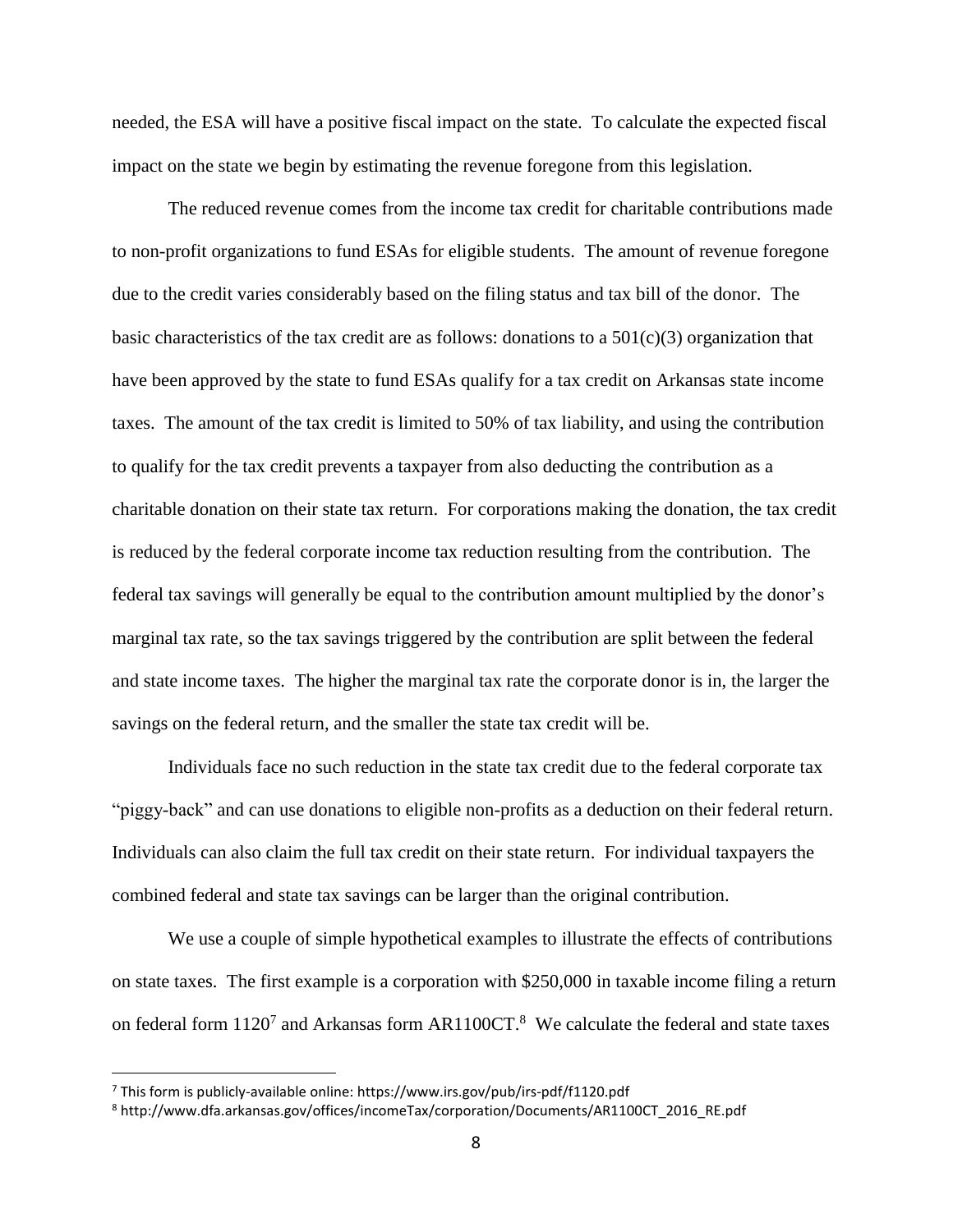for this firm making a \$10,000 contribution to an ESA non-profit that qualifies for the tax credit, a \$10,000 contribution to another non-profit, and making no contribution. For simplicity, we assume the corporation generates all revenue and profits within Arkansas. The spreadsheet below shows the amounts that differ across the tax returns based on the line number that differs. A corporation with taxable income between \$100,000 and \$335,000 is in a 39% marginal tax bracket, and, as a result, saves  $$3,900$  (\$80,750 – 76,850) in federal income taxes when making a \$10,000 charitable contribution.

#### ESA Non-Profit Another Non-Profit No Contribution **Federal Income Tax** Total income (line 11 on form 1120) 250,000 250,000 250,000 Charitable contribution (line 19) 10,000 10,000 0 Taxable income 240,000 240,000 250,000 Federal income taxes due  $76,850$  76,850 80,750 ESA Non-Profit Another Non-Profit No Contribution **Arkansas Income Tax** Total Income 250,000 250,000 250,000 250,000 Charitable contribution  $0 \t 10,000 \t 0$ Taxable Income 250,000 240,000 250,000 State Tax 15,190 14,540 15,190 State tax credit for ESA 6,100 0 0 0 0 (contribution - Federal tax savings) State Taxes Due 9,090 14,540 15,190 Combined Federal and State Taxes 85,940 91,490 95,940 Change in AR tax revenue from ESA credit 5,450 (54.5%) 6,100 (61.0%)

#### **Corporate Income Tax with ESA Tax Credit**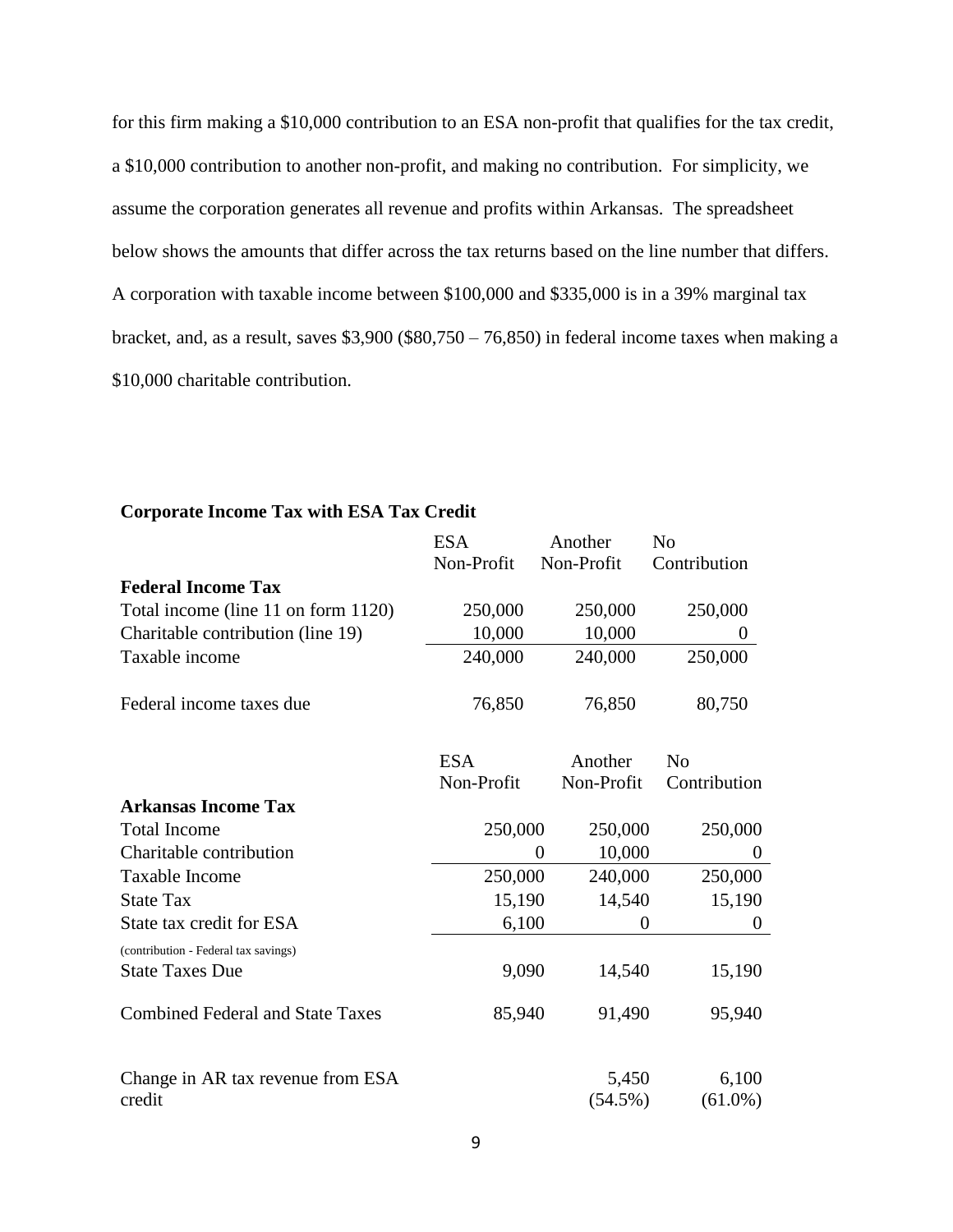The corporation also qualifies for a state tax credit under this bill if the contribution is made to a qualifying ESA non-profit. The tax credit reduces the state tax by \$6,100. This results in a total tax savings (federal and state combined) of \$10,000 for the \$10,000 contribution. From the state's perspective, the state tax collected as a result of this bill is reduced by \$6,100 relative to the counterfactual, where no contribution is made (\$15,190 – 9,090). If ESA contributions are made as firms redirect charitable donations away from other organizations that do not qualify for the tax credit, then the unobserved counterfactual may be the alternative scenario, where the revenue foregone by the state is only  $$5,450 ($14,540 - 9,090)$ .

If the donation to fund the ESA is made by a household, the effect on state revenue is slightly different since the household pays personal, rather than corporate, income taxes, so the tax credit provided by the state is not reduced. The tax paid on federal and state income taxes is determined by income, marital status, and the filing status chosen by the taxpayer. For this example, we use a household with a married couple filing a joint return since this is the most frequently used filing status. We use two married couples filing a joint return using form 1040 for their federal tax return and AR1000F for their state tax return. We assume the households itemize deductions rather than taking the standard deduction. We use one household with a \$50,000 taxable income and one with a \$75,000 taxable income. The mean adjusted gross income from tax returns filed by households in Arkansas was \$50,378 for the 2013 tax year (Urban Institute, 2016). While an income of \$75,000 is well above the median income for the state, the reality is that higher income households are in a better position to utilize the tax credit provision by making charitable contributions, especially since they are more likely to itemize their deductions. 9

 $\overline{a}$ 

<sup>9</sup> http://taxfoundation.org/blog/who-itemizes-deductions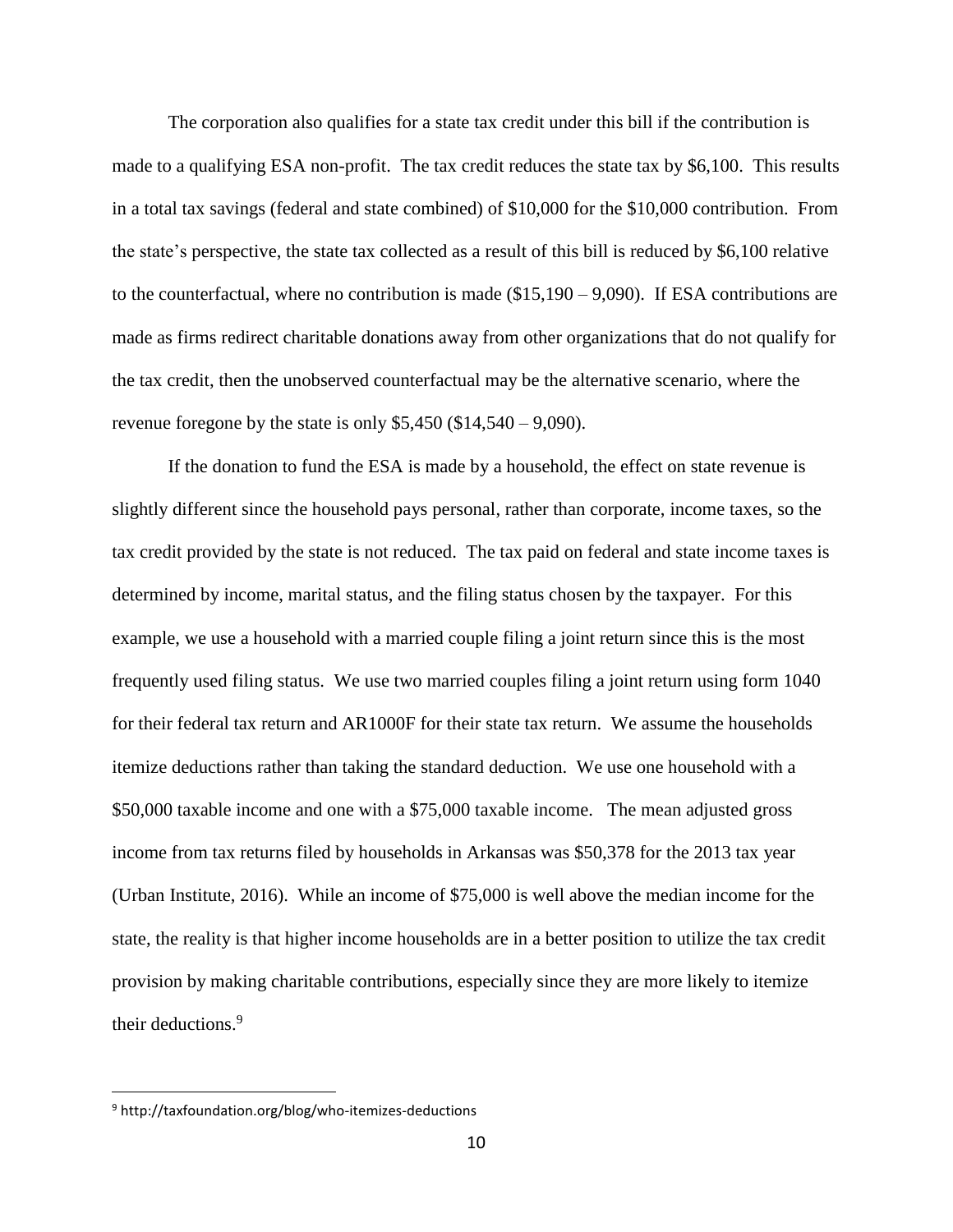Again, we look at the differences in total income taxes paid for three different scenarios: a contribution to an ESA non-profit, a contribution to another non-profit, and no charitable contribution for the year. The first table considers a household with \$50,000 in taxable income that makes a \$1,000 contribution. This household pays a 15% marginal tax rate on income at the federal level and 6% at the state level.

#### **Personal Income Tax with ESA Tax Credit**

| Married filing jointly            | <b>ESA</b> | Another    | No.          |
|-----------------------------------|------------|------------|--------------|
| and itemize deductions            | Non-Profit | Non-Profit | Contribution |
| AGI (line 37 form 1040)           | 50,000     | 50,000     | 50,000       |
| Charitable Contribution (line 40) | 1,000      | 1,000      | $\theta$     |
| Taxable income                    | 49,000     | 49,000     | 50,000       |
| <b>Federal Income Taxes</b>       | 6,426      | 6,426      | 6,576        |

Since the contribution to the ESA non-profit and other non-profit both qualify as charitable contributions to be listed on Schedule C, the household saves \$150 (15%) in federal taxes by itemizing their deductions relative to making no contributions.

|                                                                    | ESA.                  | Another           | N <sub>0</sub>       |
|--------------------------------------------------------------------|-----------------------|-------------------|----------------------|
|                                                                    | Non-Profit Non-Profit |                   | Contribution         |
| Arkansas Income Tax                                                |                       |                   |                      |
| Total Income & AGI (line 21 & 23)                                  | 50,000                | 50,000            | 50,000               |
| Charitable contribution (line25)                                   | $\theta$              | 1000              | $\theta$             |
| Taxable Income (line 26)                                           | 50,000                | 49000             | 50000                |
| State Tax (line27)                                                 | 2,268                 | 2,208             | 2,268                |
| <b>State Tax Credit for ESA</b>                                    | 1,000                 | 0                 | $\theta$             |
| AR Net Tax Due (line 36)                                           | 1,268                 | 2,208             | 2,268                |
| <b>Combined Federal and State Taxes</b>                            | 7,694                 | 8,634             | 8,844                |
| Change in AR tax from ESA credit<br>For a \$1,000 ESA contribution |                       | 940<br>$(94.0\%)$ | 1,000<br>$(100.0\%)$ |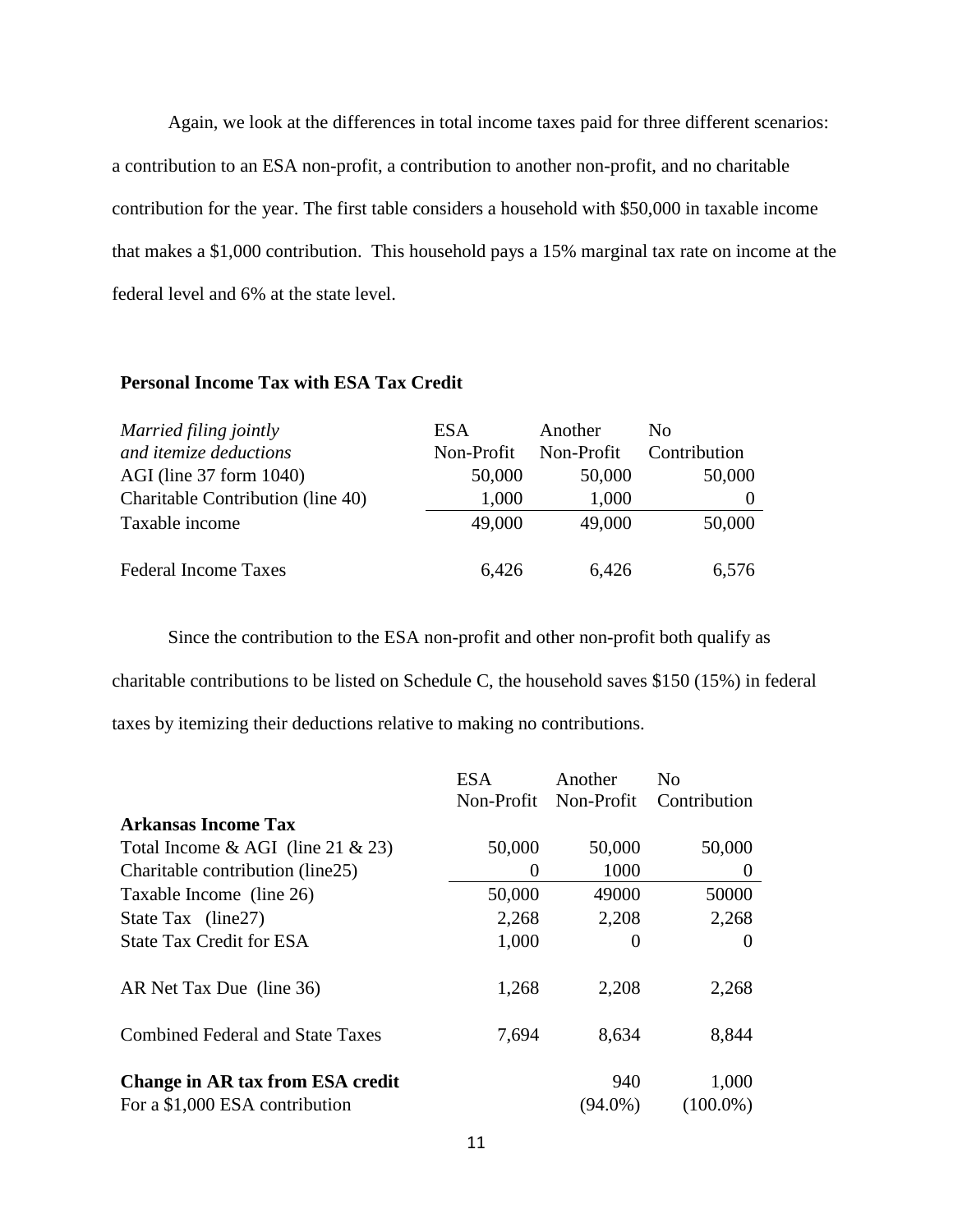The household qualifies for a state income tax credit, and federal tax savings do not reduce the credit. In this case, the household's total tax obligation is reduced by \$1,150 (\$8,844 - \$7,694) in combined federal and state taxes when contributing to an ESA eligible non-profit as opposed to a \$210 tax savings  $(\$8,844 - 8,634)$  when contributing to another non-profit. In this case, the revenue forgone by the state because of the tax credit is close to the full amount of the contribution. It is 100% of the donation if it results in new charitable contributions and 94% if it displaces contributions to other organizations when the contribution is less than 50% of the state income tax liability.

According to 2013 tax data (Urban Institute, 2016), among Arkansas taxpayers who itemize deductions, the average charitable contributions claimed was \$5,524. This is likely more than 50% of the tax liability for many households, so consider another example for a household where the 50% tax credit limit comes into play. In this case, the married couple has a taxable income of \$75,000 and makes a \$2,500 contribution to the ESA non-profit.

| <b>Married filing jointly</b>     | <b>ESA</b> | Another | No                      |
|-----------------------------------|------------|---------|-------------------------|
| and itemize deductions            | Non-Profit |         | Non-Profit Contribution |
| AGI (line 37 form 1040)           | 75,000     | 75,000  | 75,000                  |
| Charitable Contribution (line 40) | 2,500      | 2,500   |                         |
| Taxable income                    | 72,500     | 72,500  | 75,000                  |
| <b>Federal Income Taxes</b>       | 9,614      | 9,614   | 10,326                  |

A married couple with a taxable income of \$75,000 pays a 28% marginal tax rate for federal income taxes and 6.5% for state. With a \$2,500 charitable deduction, the household saves  $$712$  in federal income taxes  $$10,326 - 9,614$ .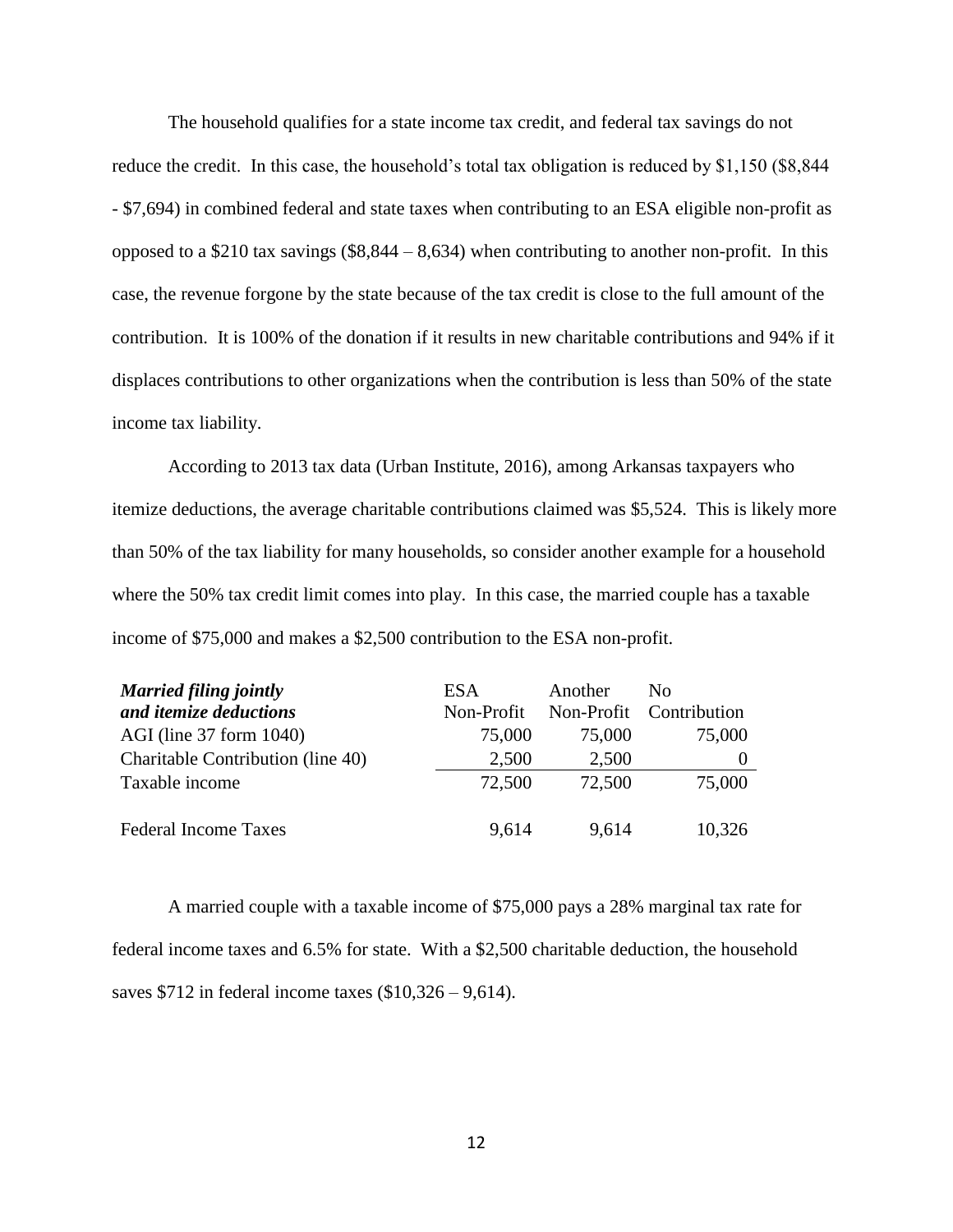|                                          | <b>ESA</b> | Another    | N <sub>0</sub> |
|------------------------------------------|------------|------------|----------------|
|                                          | Non-Profit | Non-Profit | Contribution   |
| <b>Arkansas Income Tax</b>               |            |            |                |
| Total Income & AGI (line $21 \& 23$ )    | 75,000     | 75,000     | 75,000         |
| Charitable contribution (line25)         | 0          | 2500       | $\theta$       |
| Taxable Income (line 26)                 | 75,000     | 72,500     | 75,000         |
| State Tax (line27)                       | 3762       | 3468       | 3762           |
| <b>State Tax Credit for ESA</b>          | 1,881      | 0          | $\theta$       |
| (limit of 50% of tax due)                |            |            |                |
| AR Net Tax Due (line 36)                 | 1,881      | 3468       | 3762           |
|                                          |            |            |                |
| <b>Combined Federal and State taxes</b>  | 11,495     | 13,082     | 14,088         |
| Change in AR tax revenue from ESA credit |            | 1,587      | 1,881          |
| For a \$2500 ESA contribution            |            | $(63.5\%)$ | $(75.2\%)$     |

The household qualifies for a tax credit from the ESA contribution, but only a partial tax credit, since it is limited to 50% of the state tax obligation. This means the household can get a maximum credit of \$1,881. This cap on the credit effectively reduces the revenue lost to the state. Now the \$2,500 contribution only reduces state revenue by 63.5% or 75.2%, depending on whether it is a reallocation of another charitable contribution or a new contribution made by the household. Note that despite the cap limiting the state tax credit, the household has a net tax reduction of \$2,593 (\$14,088 – 11,495) from a \$2,500 ESA contribution.

These are just three examples of potential tax changes resulting from the ESA tax credit. In these examples, the lost state revenue resulting from a \$1 ESA contribution ranges from a high of \$1, or 100%, to a low of about 54.5 cents on the dollar, or 54.5%. Since the tax credit cannot exceed the amount contributed, the upper limit will be \$1 in state revenue lost for \$1 contributed to the ESA non-profit. The lower limit would be less than 54.5 cents of revenue forgone per dollar contributed if corporations paying the highest marginal tax rate donate enough to have their credit limited to 50% of their state tax obligation.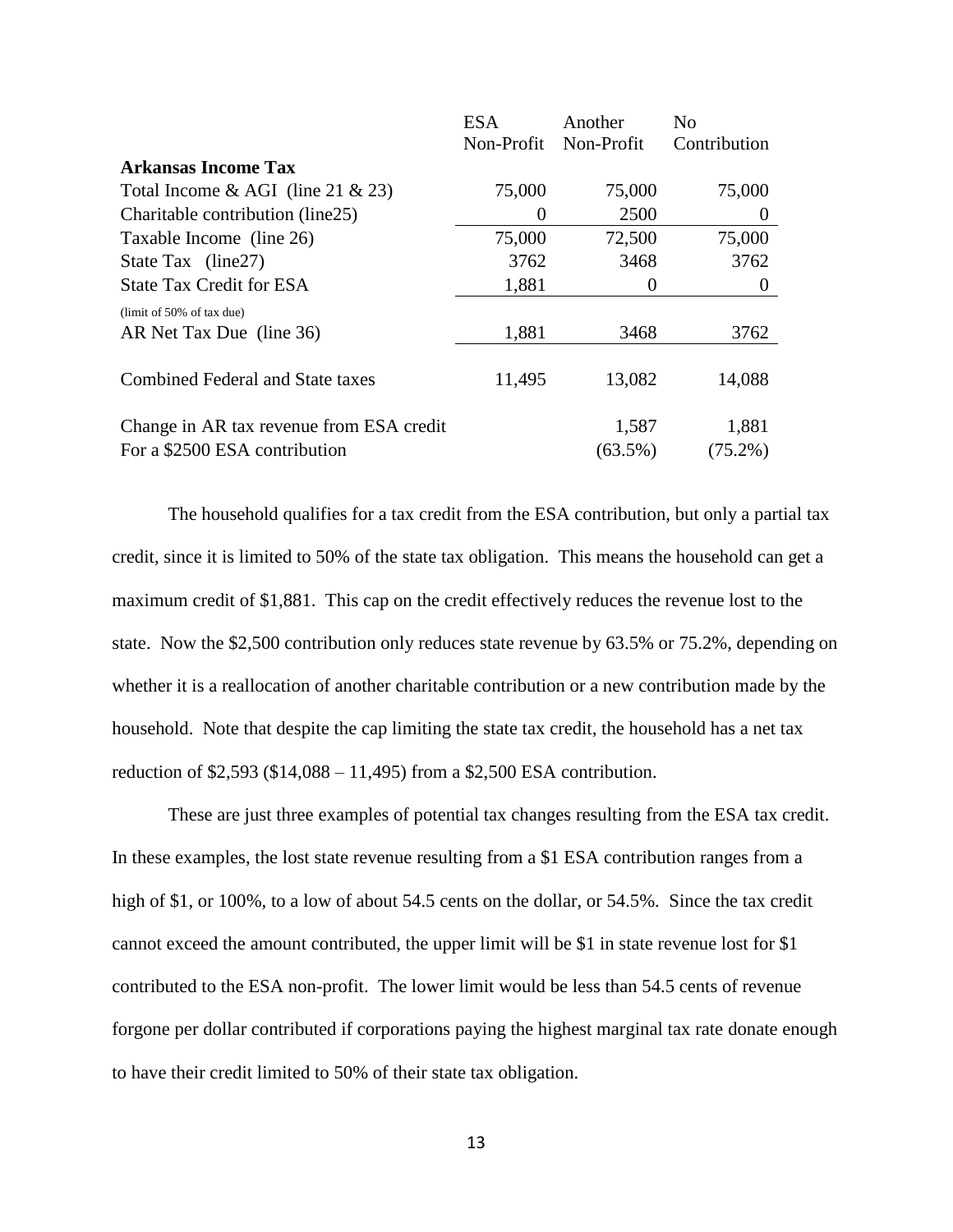For corporations, we use a 65% loss of state revenue for each dollar contributed. That is based on a corporation facing a 35% marginal tax rate for federal taxes and the contribution being a new charitable gift. This also assumes the corporation does not run into the 50% cap on the tax credit. For contributions made by households, we use an 80% average loss of state revenue for each dollar contributed. This recognizes that some households likely run into the tax credit cap and/or some of the contributions are reallocated from other charitable uses. The National Center for Charitable Statistics<sup>10</sup> reports that on 2013 tax returns (the most recent year for which data is available) 23% of Arkansas taxpayers itemized deductions and the average charitable contribution claimed by those taxpayers was \$5,224 (Urban Institute, 2016).

If we use a 65% state revenue reduction for each dollar contributed by a corporation and an 80% state revenue reduction for each dollar contributed by a household, the overall reduction will depend on how the total contributions are split between households and corporations. Overall, in the US households provide 72% of all charitable contributions, suggesting that corporate entities make up the remaining 28%. Some of the tax credit scholarship programs already in place have seen corporations make a slightly larger percentage of the contributions than this national average. This is likely due to differential tax incentives and the fact that households tend to contribute to religious organizations while corporations generally do not.

Georgia and Arizona are two states with tax systems similar to Arkansas that have previously passed legislation allowing tax credits for contributions to scholarship programs by households and corporations, and report information on scholarships funded or dollars donated by source.

 $\overline{a}$ 

<sup>10</sup> http://nccs.urban.org/database/overview-nccs-data-files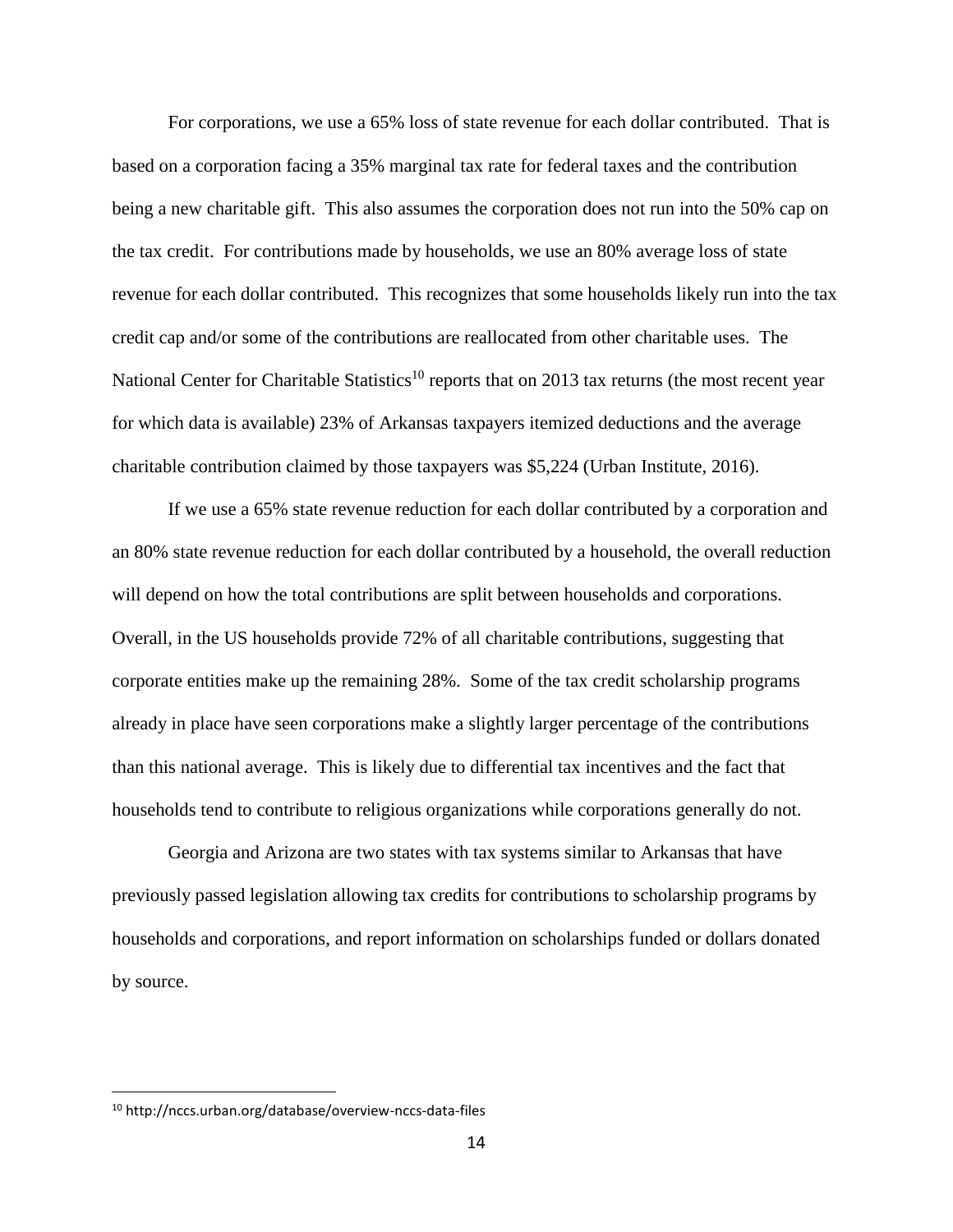Relative to Georgia and Arizona, Arkansas generates a larger percentage of state revenue from corporate income taxes and has the highest marginal corporate tax rate, which should give Arkansas firms a financial incentive to contribute to the ESA organizations. However, Arkansas taxpayers also have the highest marginal individual tax rate among the three states.

The table below shows some statistics about the income tax plans in all three states taken from *Facts and Figures 2016: How Does Your State Compare?<sup>11</sup>* 

|                                | <b>Arkansas</b> | <b>Arizona</b> | Georgia |
|--------------------------------|-----------------|----------------|---------|
| <b>Corporate Income Tax</b>    |                 |                |         |
| Percent of local/state revenue | 3.70%           | 2.90%          | 2.40%   |
| Highest marginal rate          | 6.50%           | 5.50%          | 6%      |
| Income at which it applies     | \$100,000       | \$0            | \$0     |
| Per capita collections         | \$134           | \$85           | \$93    |
|                                |                 |                |         |
| <b>Individual Income Tax</b>   |                 |                |         |
| Percent of local/state revenue | 24.60%          | 15%            | 26.40%  |
| Highest marginal rate          | 6.90%           | 4.54%          | 6%      |
| Income at which it applies     | \$35,099        | \$150,000      | \$7,000 |
| Per capita collections         | \$877           | \$515          | \$888   |

#### **Table 1: Income Tax Comparison**

In Arizona, individuals and corporations can get tax credits for contributing to different scholarship funds. For the 2013-2014 school year, the funds that collect corporate contributions paid out \$26,121,958 in scholarships and the funds accepting individual contributions paid out \$55,395,132. In Arizona, the scholarships provided by household contributions were 68% of the total.

 $\overline{a}$ 

<sup>11</sup> http://taxfoundation.org/article/facts-figures-2016-how-does-your-state-compare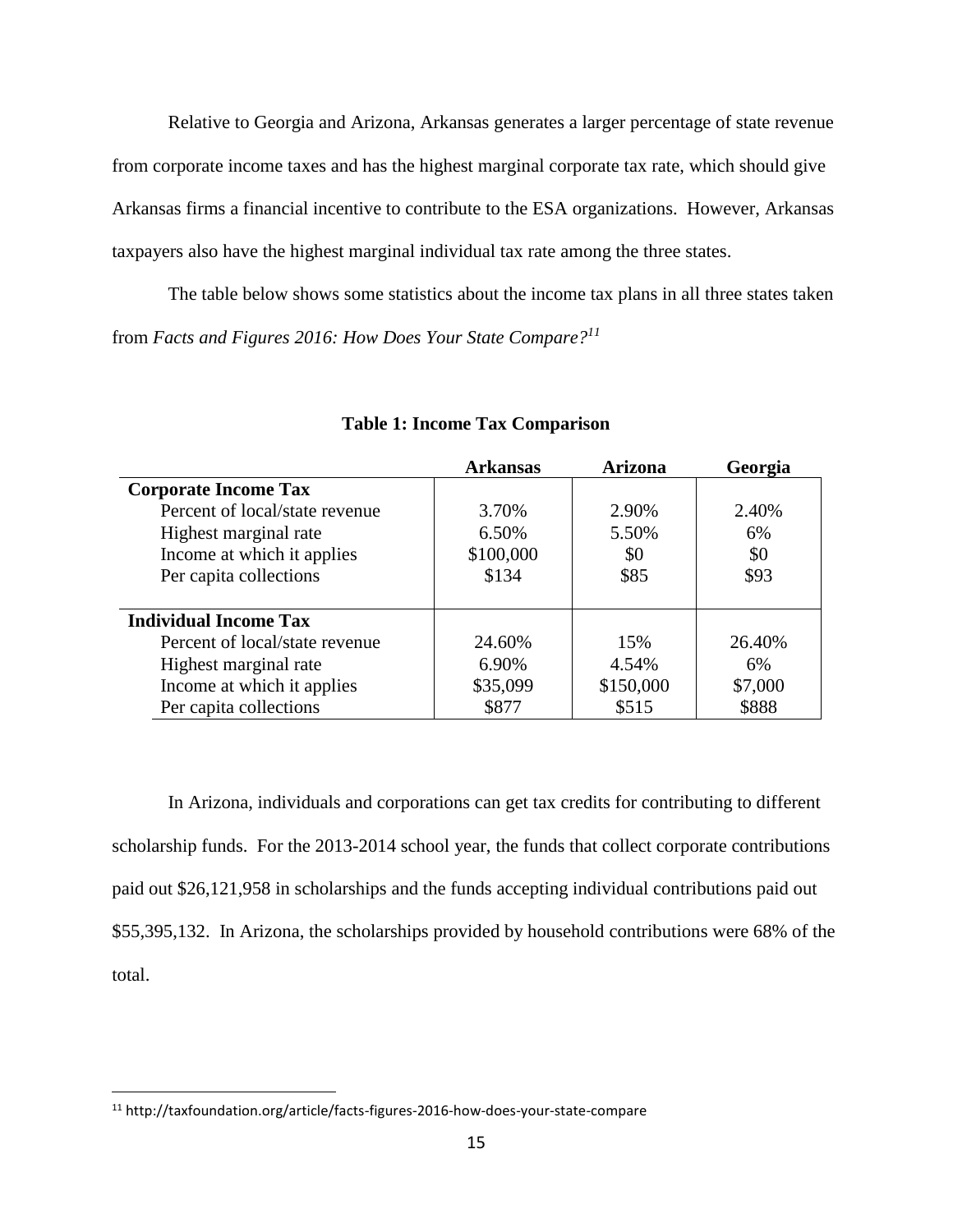In Georgia, each scholarship organization can take contributions from all donors and they report the total contribution amounts by donor type. In 2015, the scholarship funds received \$39,784,245 from individuals and \$18,242,934 from corporations. Here, households made 68.6% of donations to eligible scholarship organizations. Similar to the bill proposed in Arkansas, Arizona and Georgia both have a statewide cap on the tax credits that can be claimed from contributions to scholarship funds, plus an absolute, as opposed to percentage, limit per taxpayer that the bill proposed for Arkansas does not include.

To be conservative, we project 33% of total contributions will be made by corporations and 67% by households. The table below shows the state tax revenue lost per dollar contributed depending on the tax status of the donor.

| Proportion of Revenue from Households | Revenue Lost for a \$1.00 ESA<br>Contribution |
|---------------------------------------|-----------------------------------------------|
| 75%                                   | 0.763                                         |
| 70%                                   | 0.755                                         |
| 67%                                   | 0.751                                         |
| 65%                                   | 0.748                                         |
| 60%                                   | 0.740                                         |

**Table 2: Revenue Dollars Lost for a \$1.00 ESA Contribution**

We use an estimate of \$0.75 in state revenue lost for every \$1 contributed to an eligible ESA organization. Now that our assumptions have been described and justified, we can calculate the revenue lost for each ESA funded.

| <b>ESA Contribution (Foundation Funding)</b>                   | \$6,646 |
|----------------------------------------------------------------|---------|
| State revenue lost per ESA funded<br>(Foundation Funding* .75) | \$4,985 |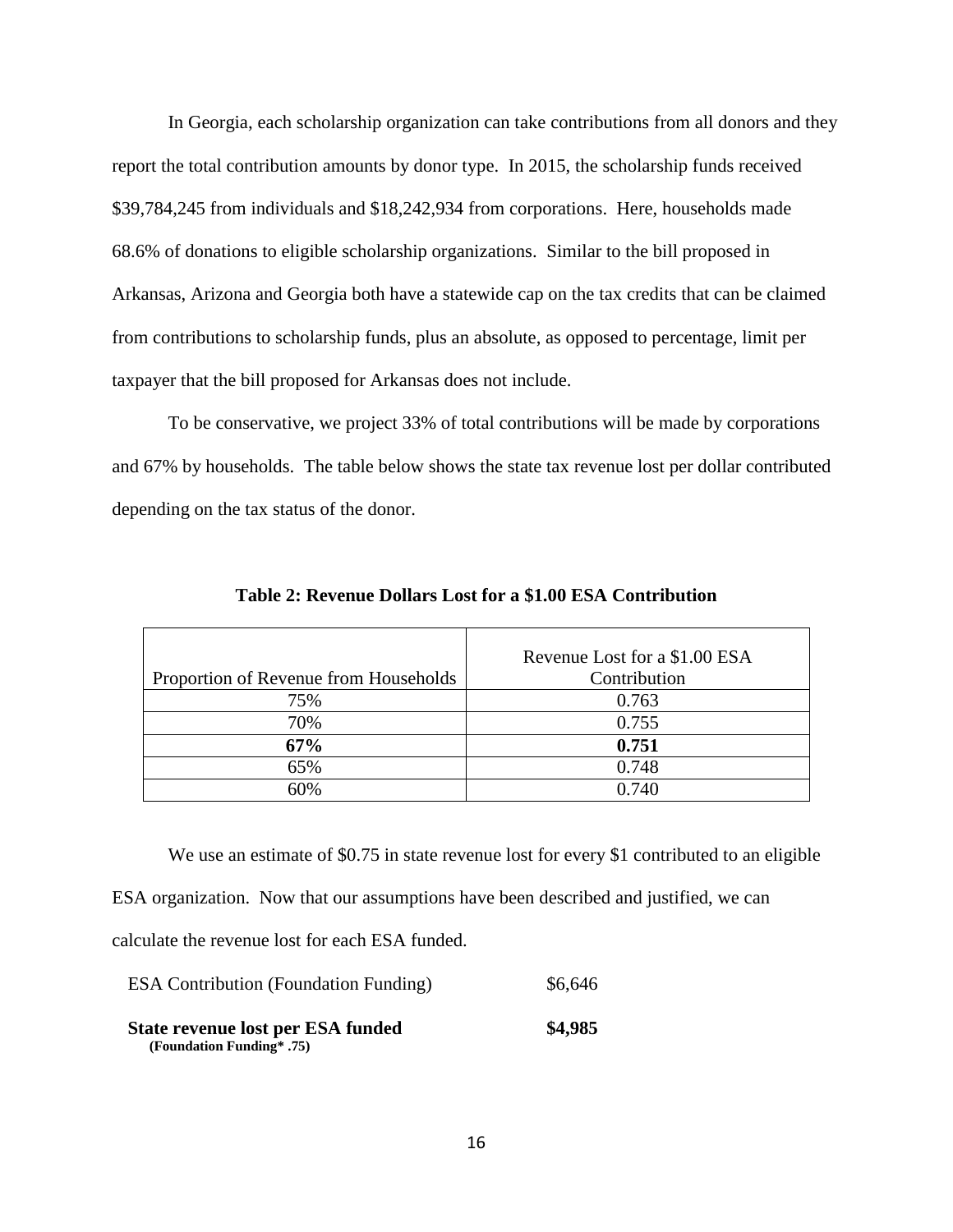Every ESA funded by the program requires \$6,646, which will reduce state revenue by \$4,985. There is no doubt that state revenue will be lower if the bill is passed. However, each student who receives an ESA will not be enrolled in public school and the state education funding needed will also be reduced. To determine the net effect on the state, we now consider how much less funding for public schools will be needed.

#### **Local School Funding**

Arkansas public schools, like most public schools in the United States, are funded by a combination of local, state, and federal funds. Arkansas uses a funding matrix to determine the foundation funding per student. This is the same foundation-funding amount that is deposited into ESAs for eligible students under this bill. The local district is expected to collect a minimum threshold of revenue based on the local property tax base and the state pays the difference needed to meet the foundation funding per student. The state then provides additional categorical funds for students with additional educational needs. The primary characteristics that warrant categorical funding are students who are not native English speakers, students educated in an alternative learning environment, and students eligible for free or reduced lunch prices through the national school lunch program. Other categorical funding is determined based on the number of students such as the professional development for faculty. Arkansas also provides additional funding for districts who see enrollment fluctuations, up or down, from the previous year.

When a student leaves a district to attend a private school, the property tax base is unchanged, therefore local tax revenue for schools does not change. The same local revenue is now spread out over fewer students which increases local funding per student. This reduces the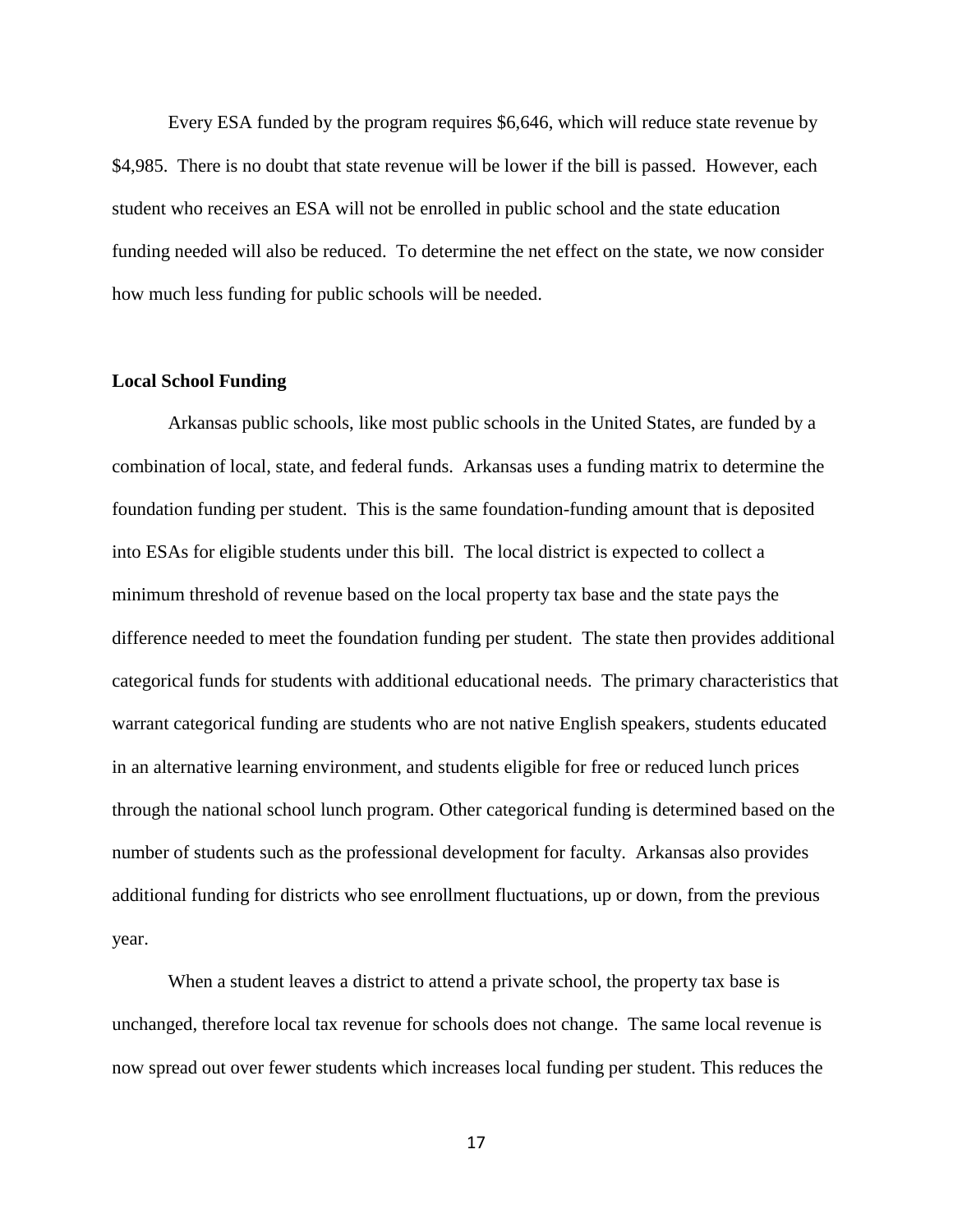need for state funding to meet the foundation funding and additional categorical funding based on student enrollment. We use the funding formula in the Arkansas School Finance Manual  $2015$ -2016,<sup>12</sup> and the foundation funding amount and categorical funding rates for the 2016-2017 school year, to estimate how much less state funding each district would require if it had one less student attending this year. The state funding no longer needed if one student leaves this district is \$7,604, but varies considerably based on the local revenue and student characteristics in the district. The minimum is \$361, the maximum is \$10,966 and the median is \$7,646.

Of course, not all districts are equally likely to have students opt out of public schools when offered an ESA. We use data<sup>13</sup> on private school attendance from the most recent year of the Private School Universe Survey (PSS) to supplement our analysis. The PSS has data on private schools by address of each private school. We group schools and school districts for each of Arkansas's 75 counties. While the opportunity to home school is the same in all counties, the availability of private schools is clearly not equal. In Arkansas, private school attendance is quite low, with the number of private school students equal to only 5.6% of public school attendance. The percentage of private school students ranges from 0% (in 27 counties) to a high of 34.9% in Lee County. Since the state average is 5.6%, we classify counties as having a high private school density if K-12 private school enrollment in the county is greater than 6% of public school enrollment. If we limit the costs avoided to districts where there is higher private school density, the average cost avoided by the state is \$7,814. There is still considerable variation, with a minimum of \$801, a maximum of \$10,904 and a median of \$7,857. These numbers represent the cost avoided by the state if a student uses an ESA to switch from a public

 $\frac{1}{12}$ 

http://www.arkansased.gov/public/userfiles/Fiscal\_and\_Admin\_Services/Publication%20and%20reports/Arkansas \_School\_Finance\_Manual/Arkansas\_School\_Finance\_Manual\_FY16.pdf

<sup>13</sup> https://nces.ed.gov/surveys/pss/pssdata.asp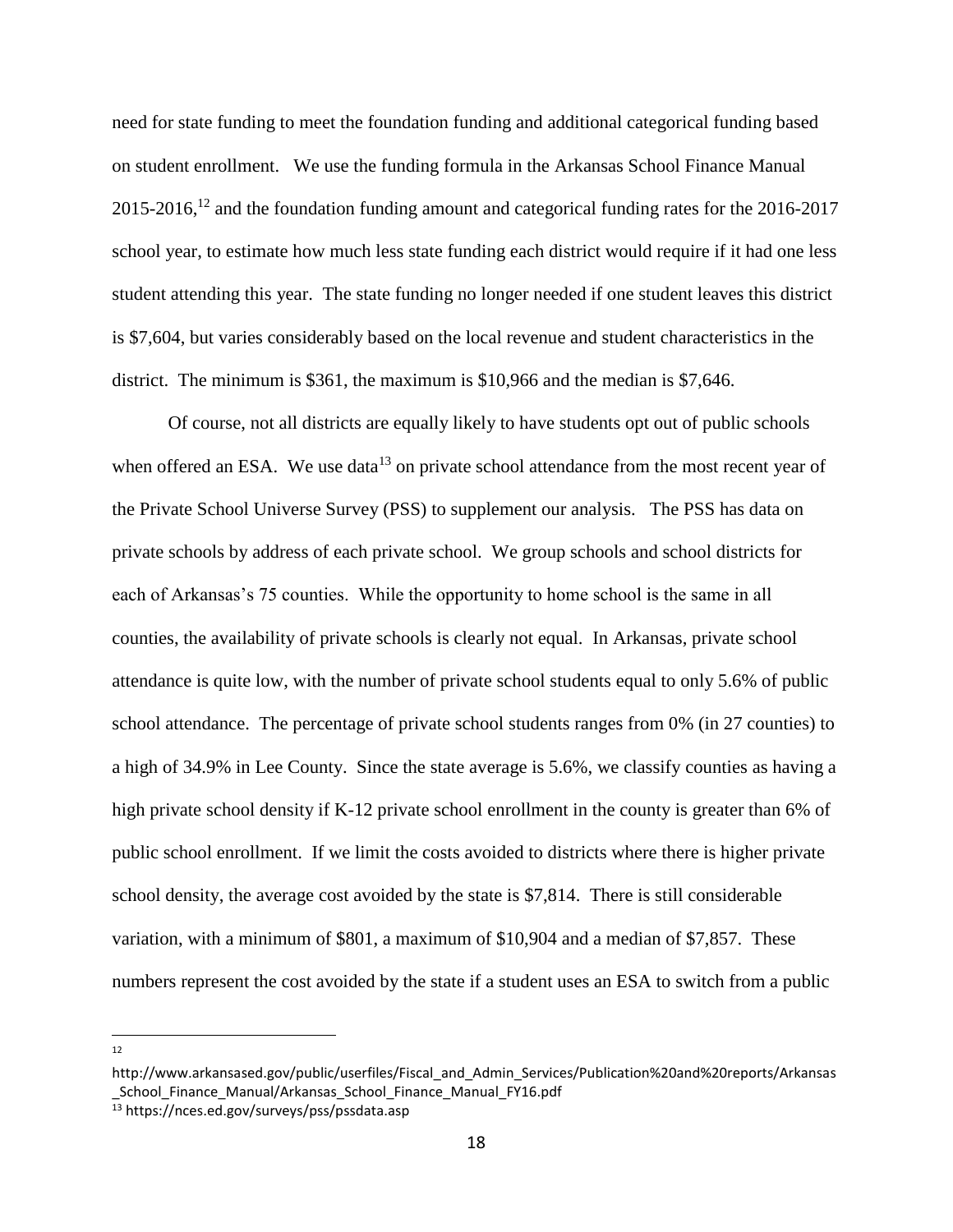school to a private alternative such as private school or homeschooling. Going forward, we refer to these students as "switchers."

If each ESA funded results in \$5,546 less tax revenue, but each student switcher who uses an ESA saves the state an average of \$7,604 or \$7,814, there appears to be a clear positive impact of more than \$2,000 for each student using an ESA who switches as a result of the bill. To be conservative, we use the lower amount, \$7,604, as the average funding reduction for students who switch from public schools. However, the wide eligibility of the bill allows students to utilize the program who are not switchers, a provision that must be factored into our calculations.

If a student currently attending private school utilizes an ESA, the state forgoes \$4,985 in revenue via the tax credit. However, if the student is not attending a public school (i.e. is not a "switcher"), the local district does not see a reduction in student enrollment and the state's education funding obligation is not reduced. This creates a net negative fiscal effect of \$4,985.

The net fiscal effect to the state is going to depend on how many ESAs go to switchers versus students already in private or homeschools. The first year tax credits on the program are limited to \$10 million. This will likely become a binding constraint on the program in the first year.

Since the tax credit is limited to \$10 million, and the tax credit represents revenue foregone, which we estimate to be 75% of contributions, that suggests a total of \$13.33 million would be contributed to ESA nonprofits before the cap is reached. Given the foundation funding of \$6,646 in 2017, \$13.33 million would provide funding for 2,006 ESA students. The bill specifies that ESAs be awarded to applicants in the following manner:

1. Priority to ESA users from previous year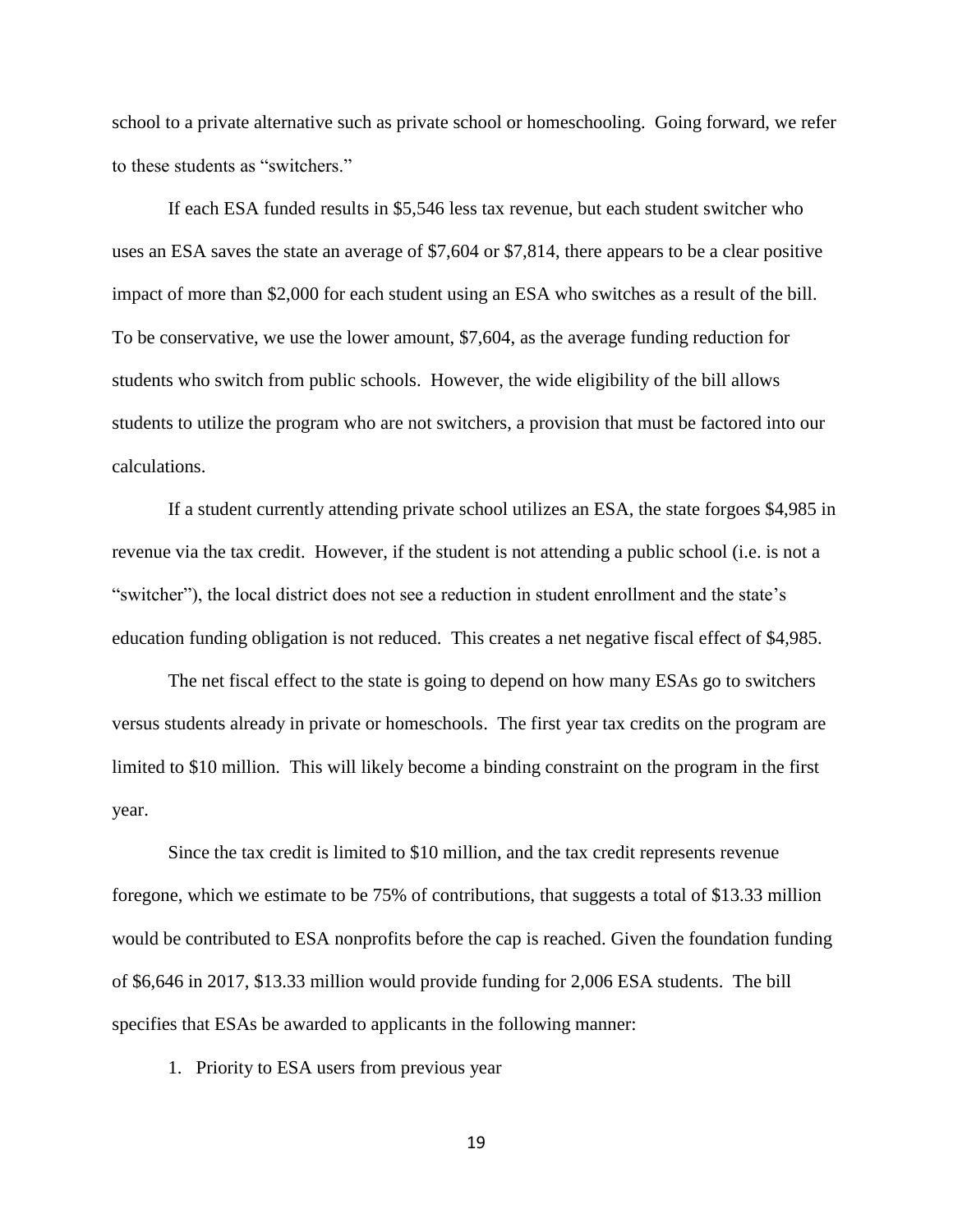- 2. Priority to siblings of ESA users in category 1
- 3. Eligible students on a waitlist from the previous academic year
- 4. Lottery among all other applications but weighted so that free/reduced lunch program (FRL) eligible students are equally represented among ESA users as in the state.
- 5. If FRL students are not equally represented in applicant pool, all FRL eligible students are awarded an ESA, and remaining applicants go into a random lottery.

Since categories 1-3 will not exist in the first year of the program, the first year ESAs will be awarded beginning with category 4. In Arkansas, using student counts from the 2014-15 school year, 62% of public school students qualify for free or reduced lunches. Therefore, 62% of all ESAs awarded the first year should go to FRL-eligible students. If FRL students represent less than 62% of ESA applicants, then 100% of all FRL-eligible students who apply for ESAs will be awarded one.

Because FRL eligibility is based on household income, FRL-eligible students are highly unlikely to be already attending a private school and are almost certainly going to be switchers if awarded an ESA. Previous studies have shown no more than 10% of low-income households who apply for voucher programs are able to send their students when denied a voucher (Costrell, 2010; Mills & Wolf, 2016). Even among students not eligible for FRL, the vast majority of current students in Arkansas attend public schools. The table below shows the net fiscal impact to the state based on the percentage of ESA students who are switchers if 2,006 ESAs can be funded the first year. Additionally, many students who come from families with incomes above the FRL eligibility are currently attending public schools and are likely to apply for ESAs if this program is passed.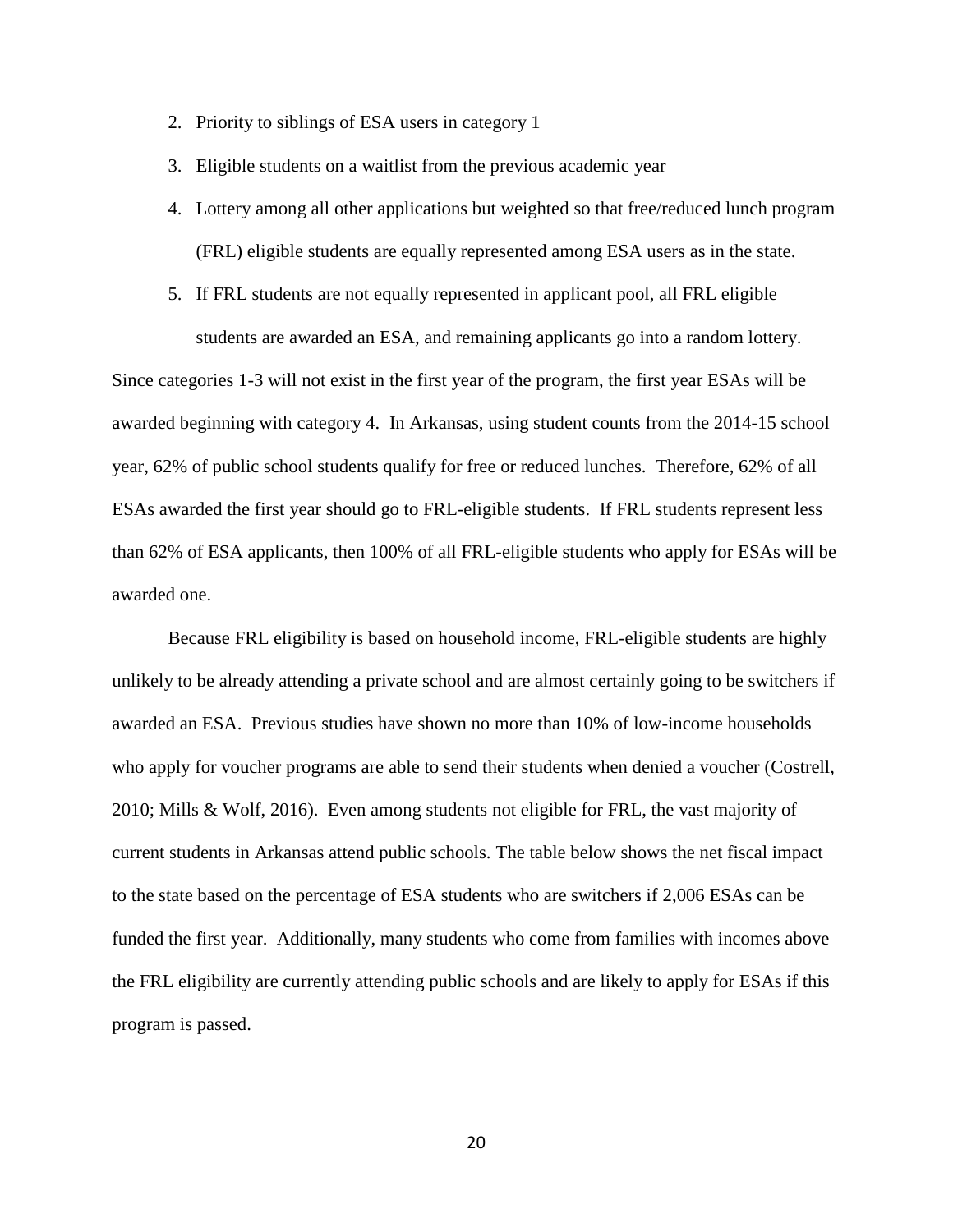| <b>Percent Switchers</b> | <b>Net Fiscal Impact</b> |
|--------------------------|--------------------------|
| 100%                     | \$5,255,291              |
| 90%                      | \$3,729,762              |
| 84%                      | \$2,814,444              |
| 80%                      | \$2,204,233              |
| 70%                      | \$678,704                |
| 60%                      | $(\$846,825)$            |

#### **Table 3: First Year Fiscal Impact**

This table makes it clear that the fiscal impact the first year is going to depend on who is awarded ESAs. The breakeven switcher rate is about 65.6%. In other words, if at least 65.6% of ESA students are leaving public schools, the state will have a positive fiscal impact. If the percentage of switchers is less than 65.6%, the overall fiscal impact will be negative. All students who are currently home schooled, or attending private school, have a financial incentive to apply for an ESA. ESA funds can be used for private school tuition, supplementary tutoring, online curriculum, and other approved expenses. In addition, any funds not needed the current year can be transferred into a college-savings account for the student. Even if the family does not want to track expenses and submit a receipt to be reimbursed from the ESA, the ability to add thousands of dollars to the student's college fund provides an economic incentive to participate in the program.

All students currently attending public schools who would prefer a private school, and would be able to attend with the ESA funds, also have an incentive to apply for an ESA. The low-income families who qualify for the FRL program are most likely to be unable to attend private school without the ESA funding. If the program is not well promoted among public school students, we project the switcher rate could be as low as 55% since the private school administrators and home school networks are highly likely to inform students and parents about the new option. If the program is well promoted and public school students know about the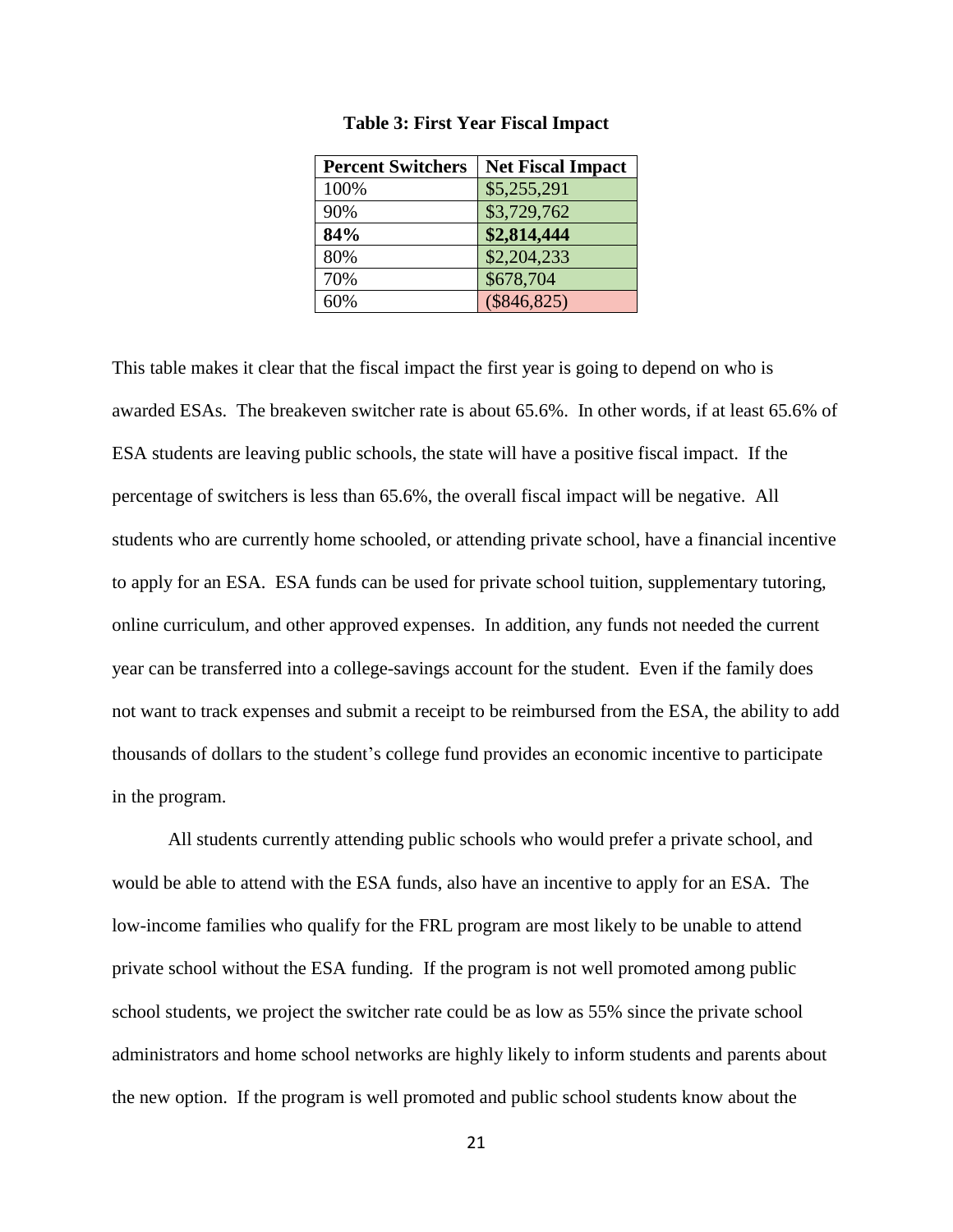application process, we project 84% of first year users would be switchers and the net fiscal effect would be a gain of about \$2.8 million dollars to the state.

#### **District**

Thus far, all the fiscal effects discussed have been at the state level. Now we turn our attention to individual districts. Since we need to have accurate data on district expenditures, we use statistics from the 2014-2015 school year, the most recent year for which finalized school expenditures are available, to determine the costs districts incur and revenue provided by the state based on the number of students.

When the state experiences a net positive effect, it is because less funding is provided to local districts. This seems inherently harmful to districts until you consider that the district now needs less funding, as it will incur lower costs educating fewer students. At the district level, we compare changes in variable costs incurred to educate one additional student to changes in revenue tied to each transferring student.

In the long-run, or for large changes in student enrollment, all costs are variable. In the short-run, total costs can be divided into two categories: variable and fixed. Fixed costs are those that do not vary with small changes in student enrollment. In education, those would be costs such as administrator salaries, bus purchases, or building construction. Variable costs are those that do vary, even with small changes in the number of students. Some education costs that we would expect to be variable are food service ingredients, copy paper, and licenses for online instructional materials. In our analysis of short-run impacts, all costs are classified as either fixed or variable:

#### *Total Costs = Fixed Costs + Variable Costs*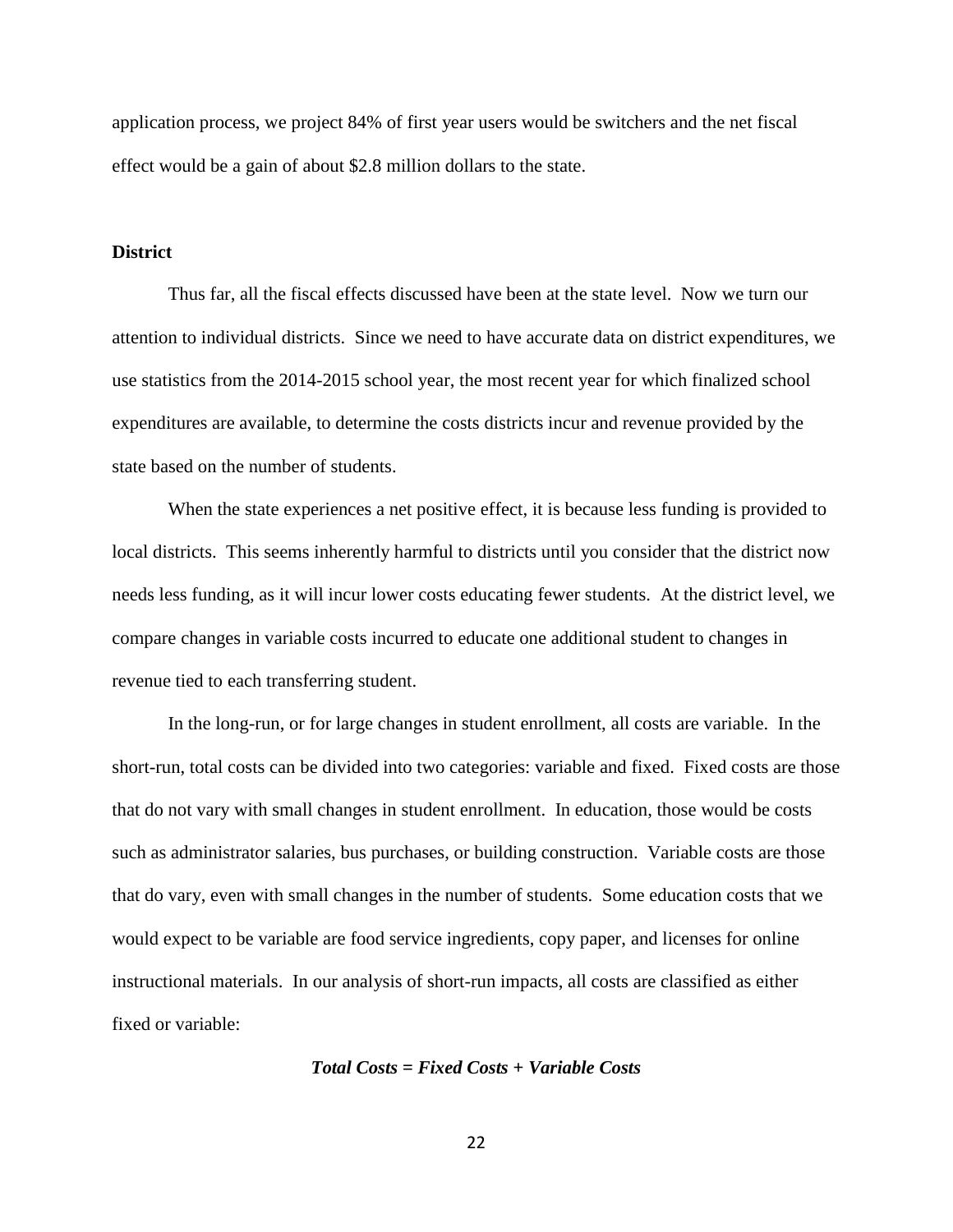We use the classification strategy employed by Benjamin Scafidi (2012) in order to differentiate between fixed and variable costs in public schools. Rather than letting accountants or administrators classify costs based on expected usage, Scafidi observed what districts did when faced with unexpected budget cuts to determine which costs are variable and which ones are not. We classify the following types of expenditures<sup>14</sup> as variable: total instruction, student support services, food service operations, enterprise operations, and community operations. Using the expenditure patterns Scafidi documented, we classify the following types of expenditures as fixed: administration, central services, maintenance and operations, transportation, other district support, facilities, debt service, and other program costs. If it is not clear how the expenditure category on the report matches Scafidi's classifications, we assume the expenditure is fixed. Once the costs have been classified, we estimate the linear cost equation for each district of the form:

#### *Total Costs = FC + (AVC \* Number of Students)*

The additional cost incurred by the district for a one-student change in enrollment is AVC (average variable cost). With a linear cost formula, AVC is also the marginal cost, or additional cost incurred to educate one additional student. When a student leaves a public school, this represents a savings or cost avoided. However, with fewer students to be educated, the local district will receive less revenue from the state.

Once we find the average variable costs per student for each district, using the 2014-15 Arkansas state finance reports, we compare them to the total state revenue lost from a student transferring to a private school. We use the following formula to determine each district's benefit or loss:

 $\overline{a}$ 

 $14$  We refer to current expenditures as "costs" since we assume spending is efficient in public schools.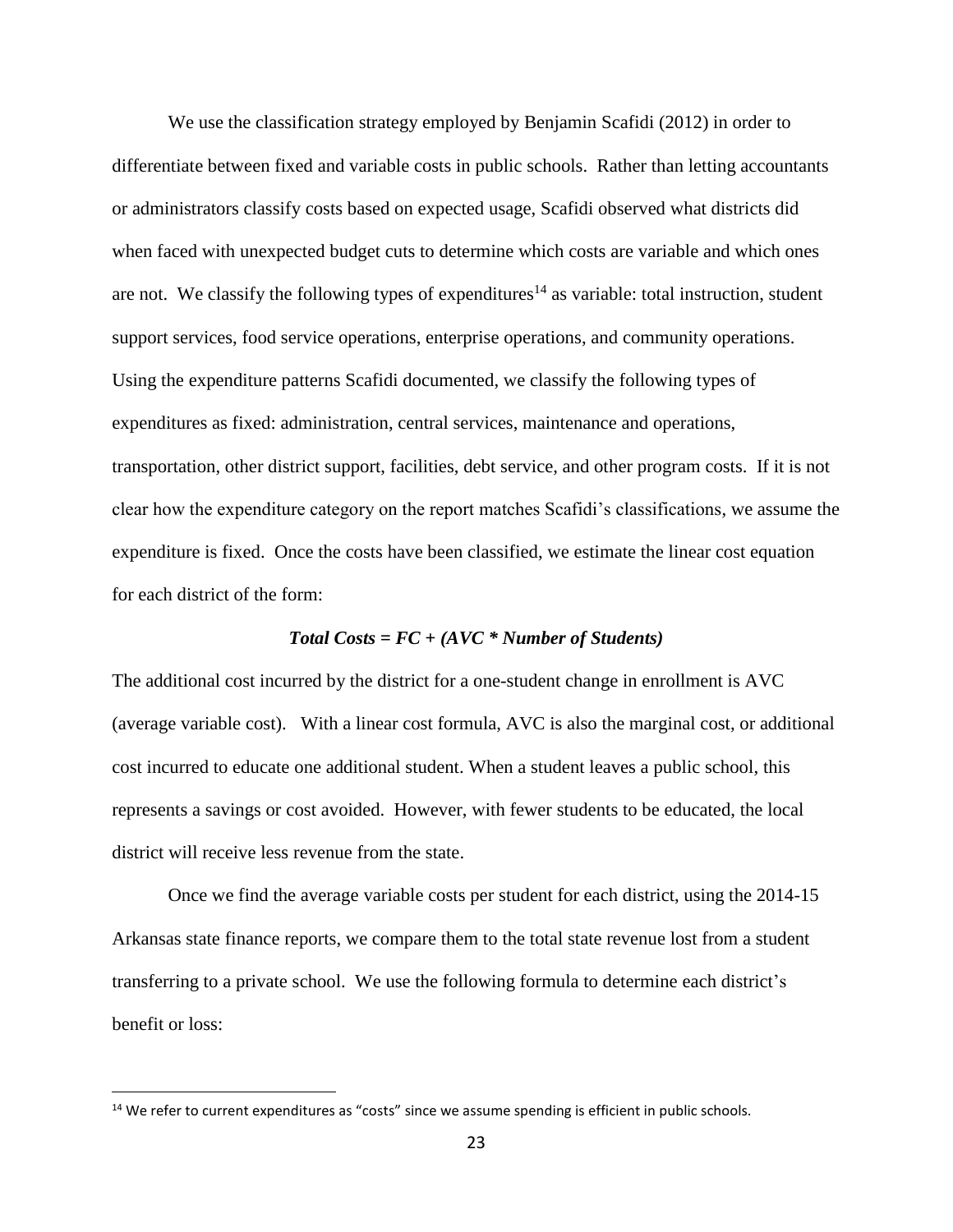#### *Net Benefit = (Cost Avoided – Funding Reduction)*

If the cost avoided is greater than the funding reduction, the district experiences a net benefit as a result of the student leaving through using an ESA. If the costs avoided are less than the funding reduction, the net effect is negative and the district is worse off financially because of the enrollment decline.

To determine the funding reduction associated with a loss of one student, we utilize the funding formula to calculate the total state revenue with one less student and compare that number to the total state revenue with all current students for each district. The change in total revenue for one less student is, by definition, the marginal revenue for one student. The Arkansas school finance formula is comprised of state foundation funding, based on local property tax receipts, and state categorical funding, based on the number of students requiring additional expenses within the local district.

The state share of foundation funding per pupil is found by taking the foundation-funding amount (\$6,561) and subtracting out the local revenue collected per pupil. Since a student transfer from a public to a private school in Arkansas will not change local property tax receipts, local revenue per pupil will increase. Since local revenue per student will increase, the state share of foundation funding will decrease.

Additionally, when a student leaves a public school, for whatever reason, the local district will lose categorical funding based on student classification. As outlined in the 2015-16 Arkansas School Finance Manual, districts receive categorical funding based on the number of students classified as needing an alternative learning environment, being an English language learner, and participating in the national school lunch program. The state also provides funding, based on student enrollment, for professional development, gifted and talented, career education,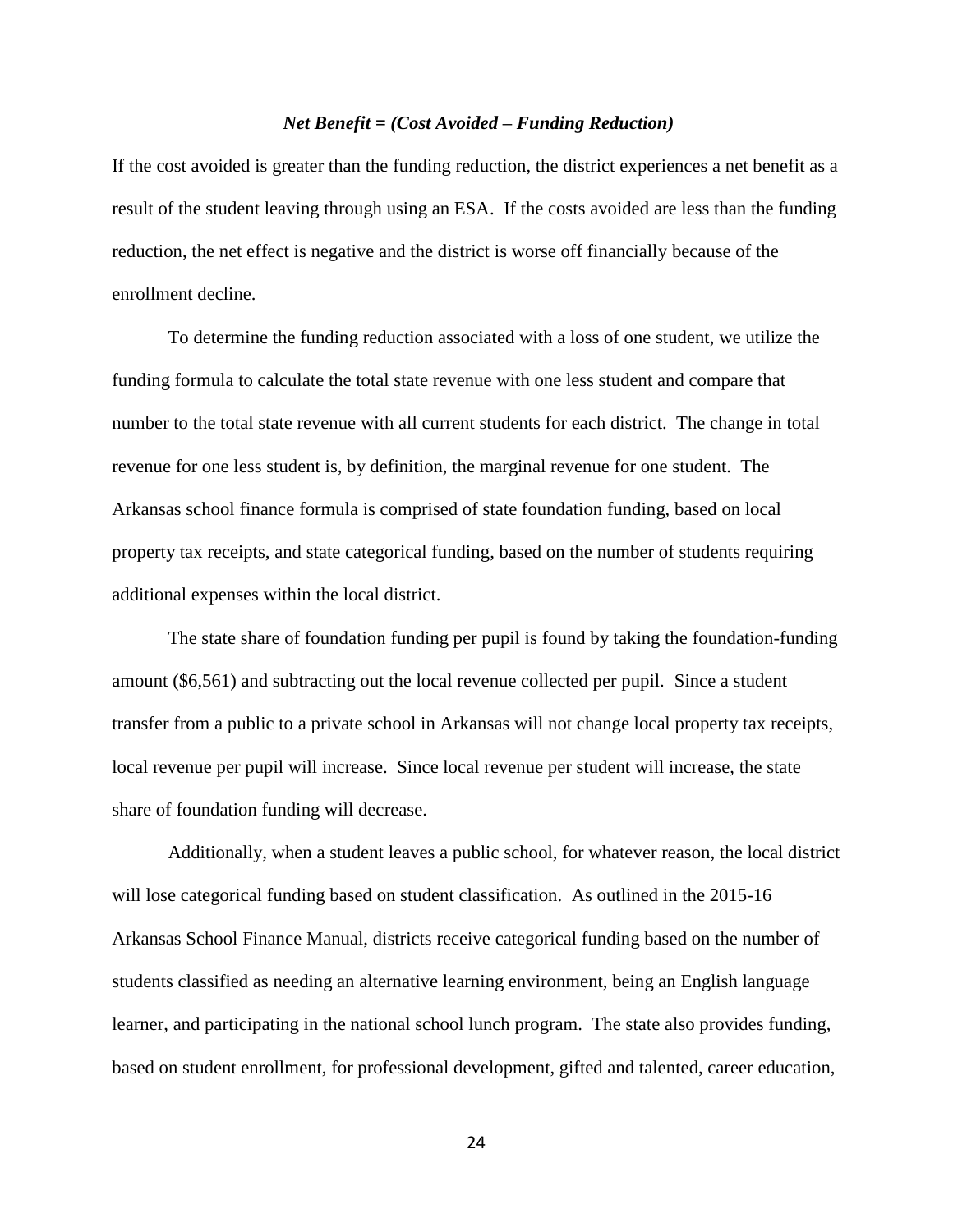special education, early childhood programs, magnet programs, and other program aid. To calculate the reduced categorical funding, we assume that the leaving student looks like the "average" student in the district, based on student characteristics reported by the ADE Data Center in the  $2014-15$  cycle 2 enrollment report.<sup>15</sup>

We take both of these revenue reductions into account with our simulation. If the lost marginal costs associated with the policy change exceeds the lost revenue from the state, the school district benefits financially in the short-run. We ignore declining enrollment funding, even though districts receive additional funding for one year when students exit residentiallyassigned public schools. We also ignore the additional funding schools receive the first year when enrollment is increasing.

#### **District**

 $\overline{a}$ 

Table 2 provides descriptive statistics of the funding structures of the 245 traditional public school districts in Arkansas for the 2014-15 school year. On average, school districts have about two-thirds of costs classified as variable in the short run; but districts do vary in their funding structures and expenditure decisions. District shares of variable costs range from 33 to 78 percent, with a standard deviation of seven percent. On average, districts face around \$7,800 in variable costs associated with educating each student and receive \$7,200 from the state to cover those costs. So when students transfer out of public schools for any reason, the average district benefits financially by almost \$600.

<sup>15</sup> https://adedata.arkansas.gov/statewide/Cycles/DistrictCycle2.aspx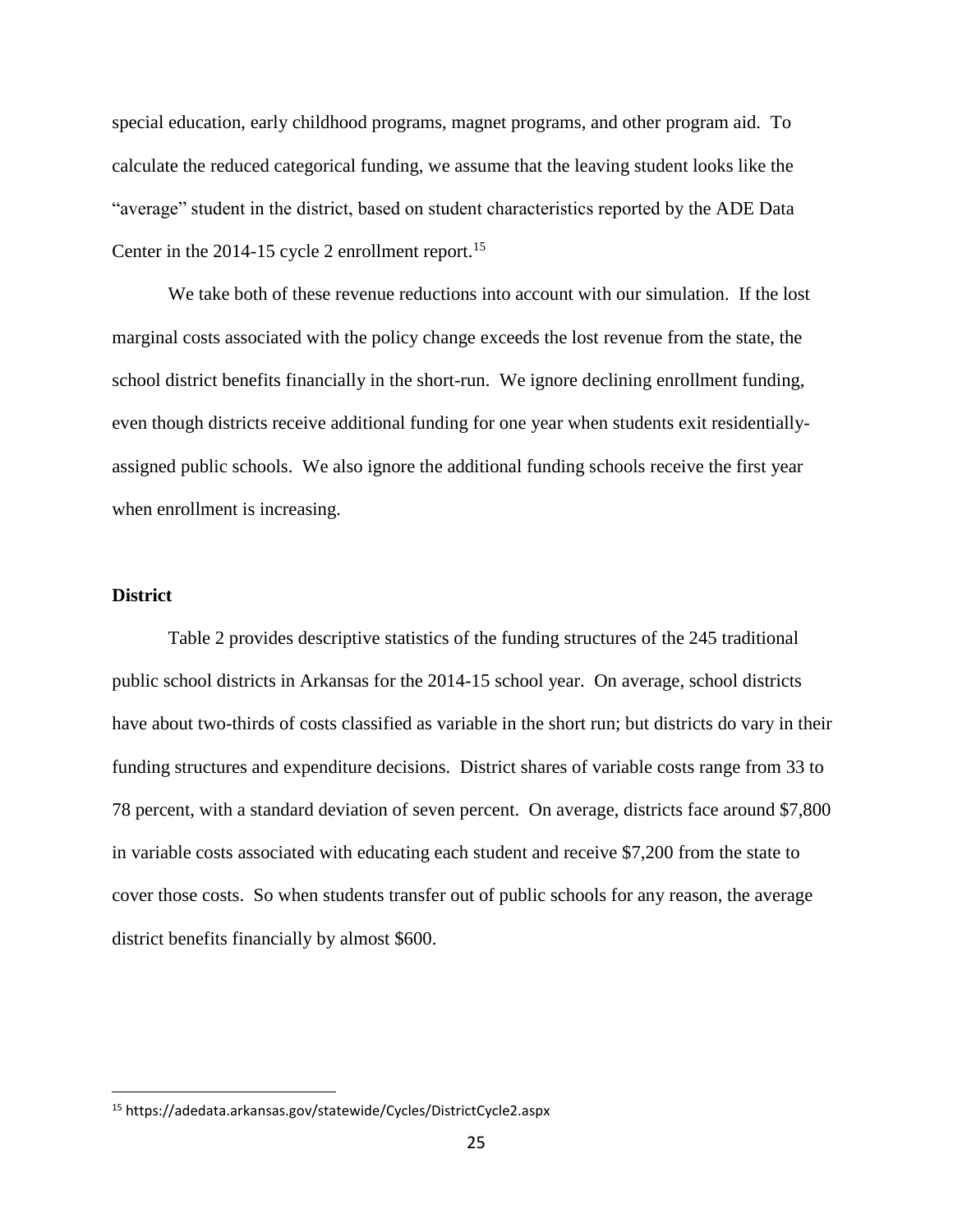| <b>Table 4: District Statistics</b> |
|-------------------------------------|
|-------------------------------------|

| <b>Variable</b>    | Average | Std. Dev. | Min     | <b>Max</b> |
|--------------------|---------|-----------|---------|------------|
| Variable Costs     | 67%     | 7%        | 33%     | 78%        |
| <b>Fixed Costs</b> | 33%     | 7%        | 22%     | 67%        |
| MC per pupil       | \$7,775 | \$1,106   | \$6,116 | \$13,966   |
| MR per pupil       | \$7,205 | \$1,863   | \$361   | \$10,832   |

As shown in Table 4, the average district is expected to financially benefit by \$570 per student exiting their public school as a result of the ESA. The figures above weight each district equally. When we weight each district by the number of students, the expected outcome is a \$914 financial benefit per ESA-using student, or about 10 percent of the average per-pupil spending in the state in 2014-15. In other words, each student transferring from a public to a private school in Arkansas will result in about \$914 in reduced variable costs to the district in excess of reduced funding from the state. The district that will face the largest financial benefit will lose \$9,513 more in variable costs than the amount of reduced state revenue, while the district that faces the largest financial loss is expected to have state revenue decrease by \$3,170 more than reduced variable costs. Districts that experience a negative net effect are structured so they are harmed financially when enrollment falls for any reason, including students leaving due to ESAs.

In the last two rows of Table 5, we report the percent of districts that benefit overall and the percent of student transfers that result in a benefit to their local school district. These numbers are close to 50%, indicating that about half of the districts are likely to benefit while about half are harmed. Specifically, we find that 50.6 percent of districts benefit, while around 55.5 percent of individual student transfers result in financial benefits to their local districts.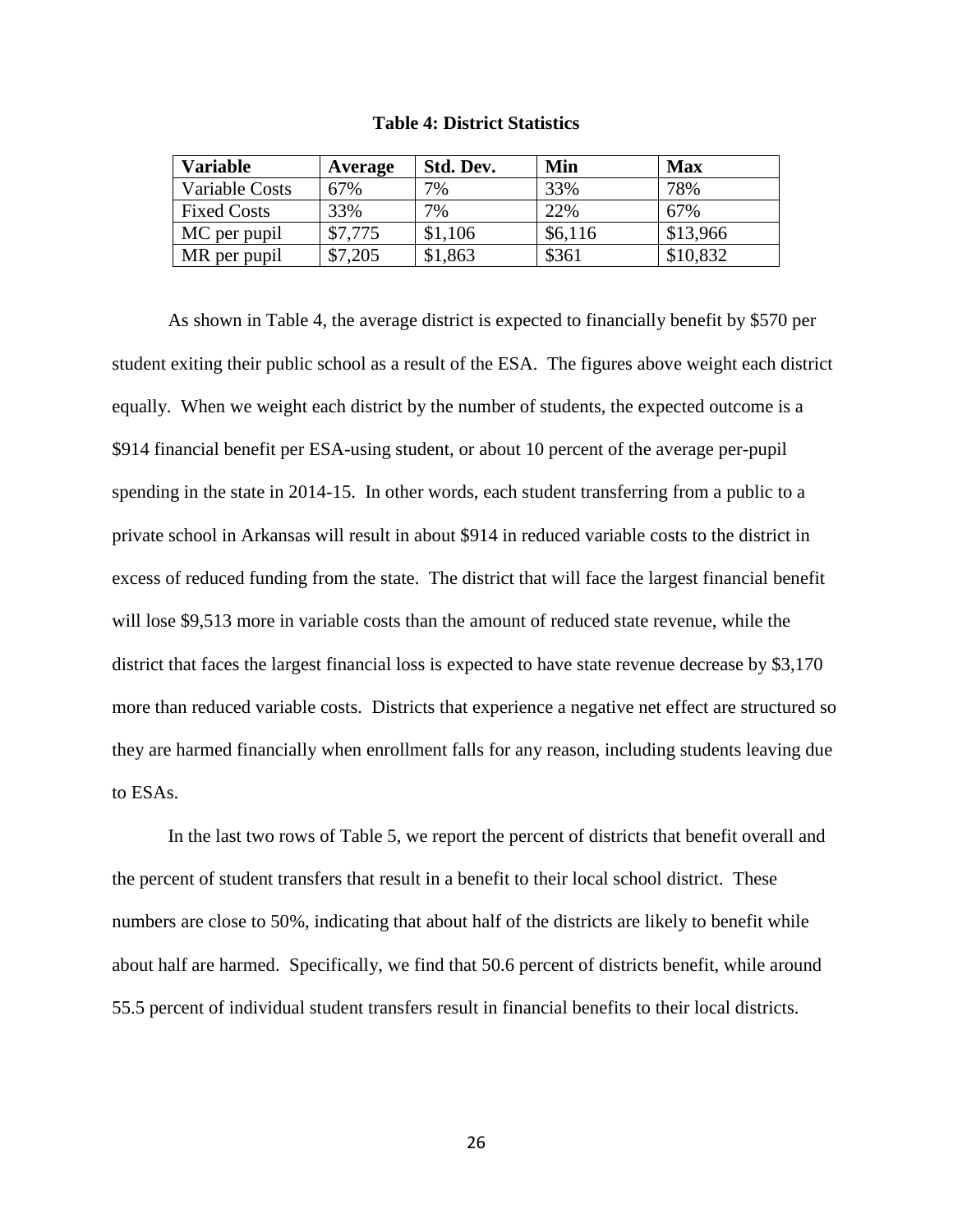|                                              | <b>Per Pupil</b> |
|----------------------------------------------|------------------|
| <b>Variable</b>                              | <b>Result</b>    |
| Expected Value (Districts Equally Weighted)  | 570<br>\$        |
| <b>Expected Value (Student Weighted)</b>     | 914<br>\$        |
| Maximum Benefit                              | 9,513<br>\$      |
| Maximum Loss                                 | 3,170<br>\$      |
| <b>Standard Deviation</b>                    | 2,278<br>\$      |
| Percent of Districts Benefitting             | 50.6%            |
| Percent of Student Transfers Causing Benefit | 55.5%            |

#### **Table 5: District Fiscal Effects**

#### **Discussion and Policy Implications**

Arkansas may be the first state to pass a fully-universal ESA. Although this is an unprecedented policy proposal, the impacts on the state and local district education budgets are expected to be small. In particular, we expect that the state will face a small financial benefit of around \$2.8 million in the first year, or around a tenth of a percent of its overall education budget. Furthermore, we expect that about 55.5 percent of student transfers will result in financial benefits to their local school districts from being liberated from the costs of educating children in excess of the lost state education revenues. On average, a student transferring from a public to a private school is expected to result in over a \$900 benefit to their local school district.

The fiscal impact to the state the first year is sensitive to the percentage of ESA users who switch sectors. In the long-run, the results should be less sensitive to switchers for a few reasons. 1.) Only about half of the private school students in the U.S. stay in private schools until graduation. To the degree that the ESA keeps the students who would have returned to public in private schools, the fiscal effect is the same as if the student switched. 2.) As new students reach Kindergarten age once the program is in place, they are typically eligible for the program, and switching status is irrelevant. If they decide to use an ESA to enter a private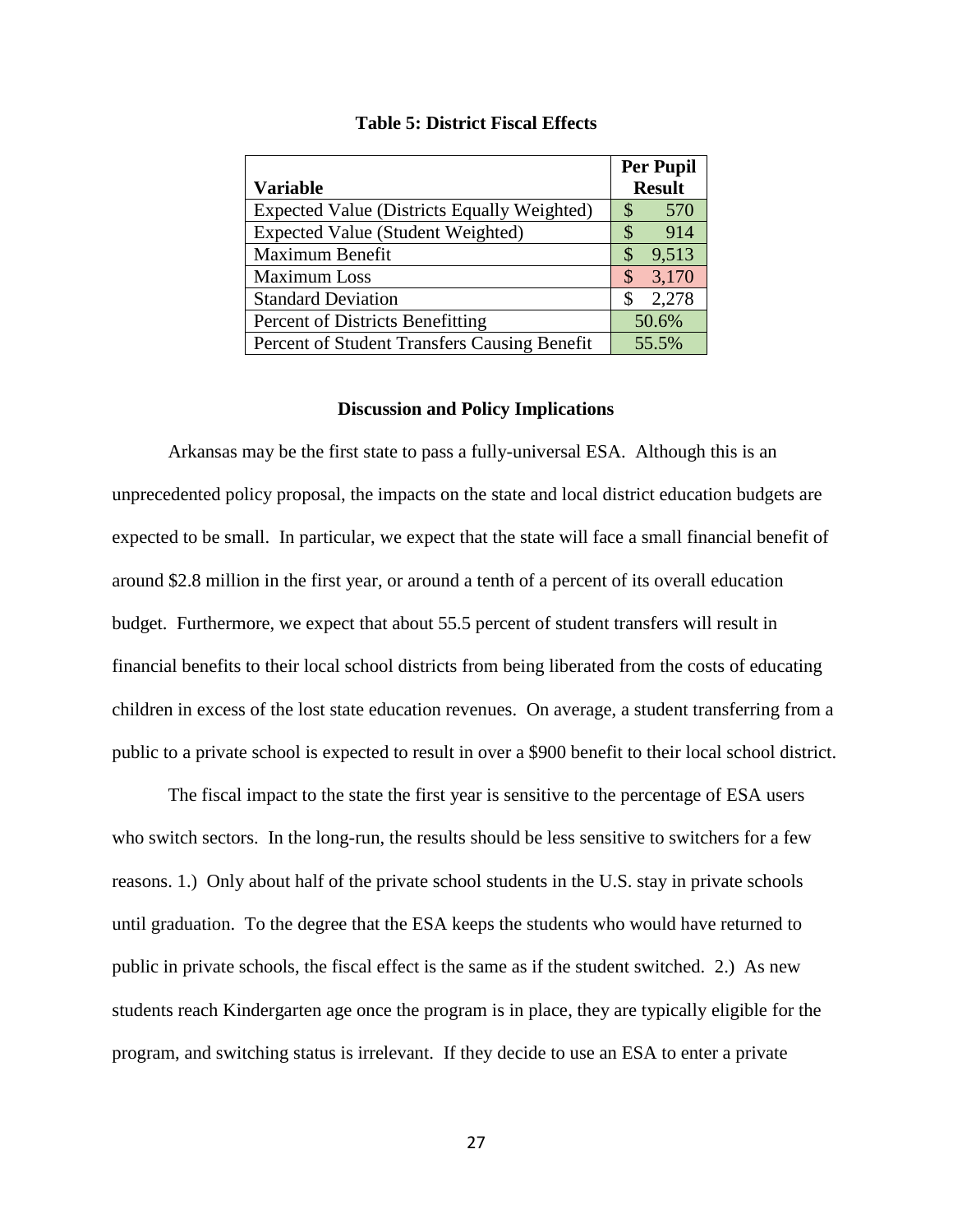school instead of enrolling in a public school, then the state benefits fiscally just as if they had switched from public to private school.

There are also a couple of significant benefits with this bill that we have not attempted to measure, but should not be ignored. Any households with students already in a private school who are awarded ESAs will see an increase in spending power. This is also true for individuals who contribute and see a combined federal and state tax savings that exceeds their contribution. They may spend more of their household income on other consumption once the ESA program is in place. At the very least, the program will lead to a higher standard of living for program donors and participants and will likely generate local economic growth. Secondly, private school tuition and online homeschool curricula can be purchased for less than the foundationfunding amount. The bill states all ESAs will be funded with the foundation amount, and it specifically authorizes investing in college funds as an appropriate use of ESA dollars. If this bill is passed, students graduating from private schools through the ESA program in the near future will have more money saved for college than they would have had otherwise. This development would likely contribute to increased educational attainment for these students, generating enhanced benefits for the individual, the state, and the rest of society for many years to come.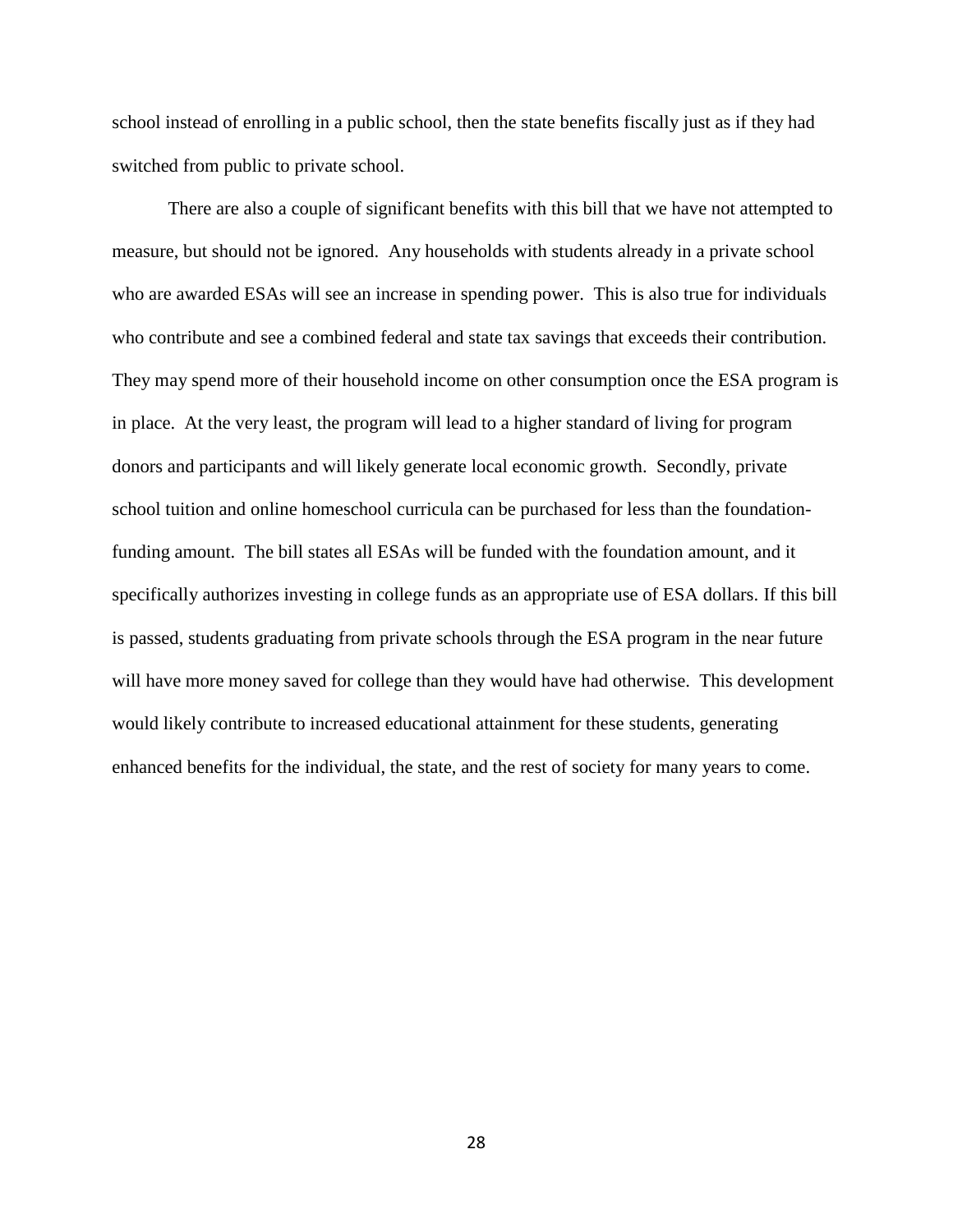#### **References**

- Abdulkadiroglu, A., Pathak, P. A., & Walters, C. R. (2015). School vouchers and student achievement: evidence from the Louisiana Scholarship Program (No. w21839). National Bureau of Economic Research.
- Barnard, J., Frangakis, C. E., Hill, J. L., & Rubin, D. B. (2003). Principal stratification approach to broken randomized experiments: A case study of school choice vouchers in New York City. *Journal of the American Statistical Association*, 98(462), 299-323
- Bettinger, E., & Slonim, R. (2003). *The effect of educational vouchers on academic and nonacademic outcomes: Using experimental economic methods to study a randomized natural experiment*. Mimeo, Case Western Reserve University.
- Bettinger, E., & Slonim, R. (2006). Using experimental economics to measure the effects of a natural educational experiment on altruism. *Journal of Public Economics*, 90(8), 1625- 1648.
- Bitler, M., Domina, T., Penner, E. K., & Hoynes, H. (2015). Distributional effects of a school voucher program: Evidence from New York City. *Journal of Research on Education Effectiveness*, 8(3), 419-450.
- Campbell, D. E. (2002). The civic side of school reform: how do school vouchers affect civic education? Center for the Study of Democratic Politics Working Paper. Retrieved from [http://www.princeton.edu/csdp/events/Campbell041702/campbell2.pdf.](http://www.princeton.edu/csdp/events/Campbell041702/campbell2.pdf)
- Chingos, M., & Peterson, P. E. (2015). Experimentally estimated impacts of school vouchers on college enrollment and degree attainment. *Journal of Public Economics* 122(2), 1–12.
- Costrell, R. M. (2010). The fiscal impact of the Milwaukee Parental Choice Program: 2010-2011 update and policy options. SCDP Milwaukee Evaluation. Report# 22. *School Choice Demonstration Project*.
- Cowen, J. M. (2008). School choice as a latent variable: Estimating the "complier average causal effect" of vouchers in Charlotte. *Policy Studies Journal*, 36(2), 301-315.
- Cowen, J. M., Fleming, D. J., Witte, J. F., Wolf, P. J., & Kisida, B. (2013). School Vouchers and student attainment: Evidence from a state-mandated study of Milwaukee's Parental Choice Program. *Policy Studies Journal*, 41(1), 147-168.
- DeAngelis, C. A., & Trivitt, J. R. (2016). Squeezing the public school districts: The fiscal effects of eliminating the Louisiana Scholarship Program. EDRE Working Paper No. 2016-10.
- DeAngelis, C., & Wolf, P. J. (2016). The school choice voucher: a get out of jail card? EDRE Working Paper 2016-03. Available at SSRN: [https://ssrn.com/abstract=2743541.](https://ssrn.com/abstract=2743541)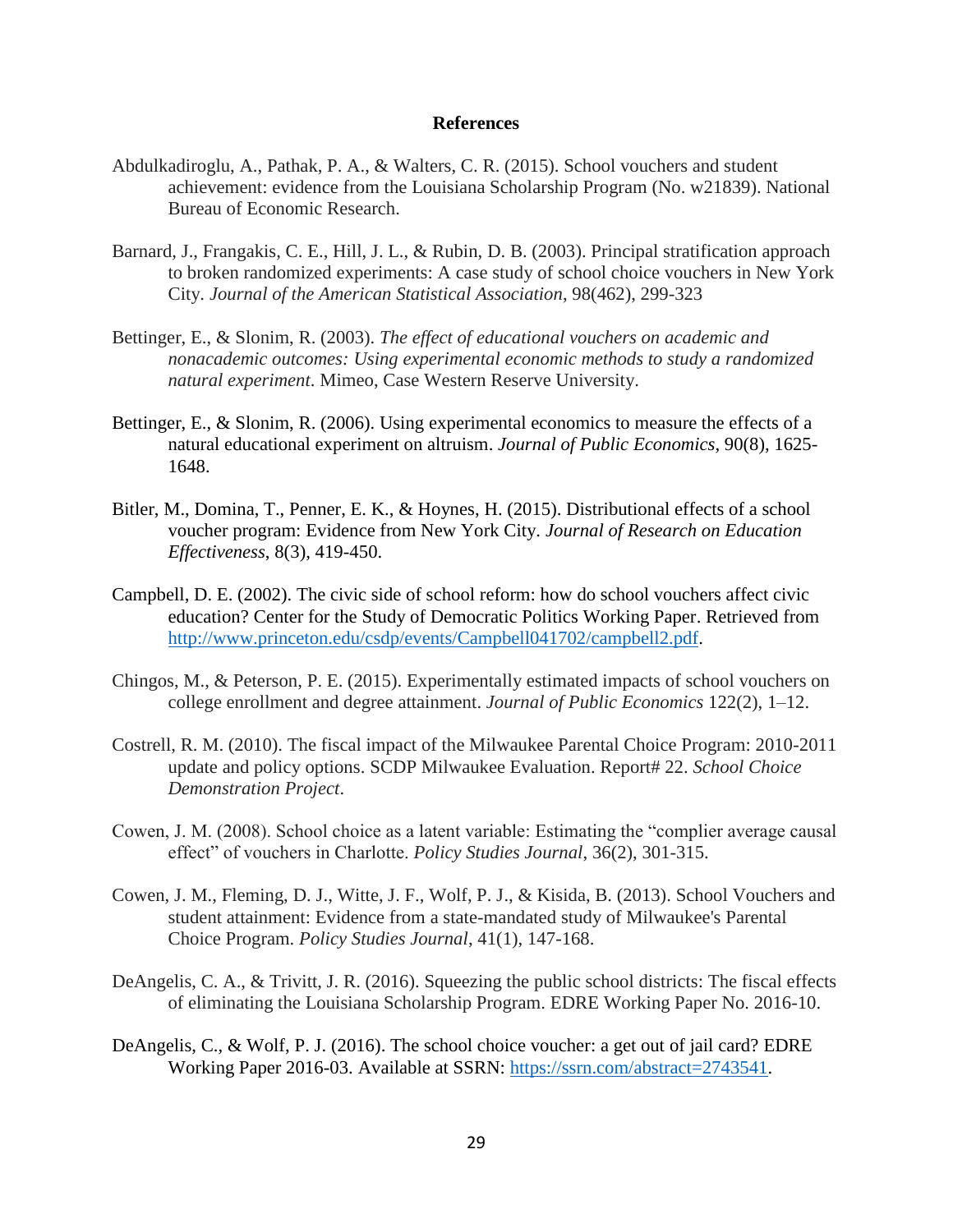Deming, D. (2011). Better schools, less crime? *The Quarterly Journal of Economics*, 2063-2115.

- Dobbie, W., & Fryer Jr, R. G. (2015). The medium-term impacts of high-achieving charter schools. *Journal of Political Economy*, 123(5), 985-1037.
- Fleming, D. J. (2014). Learning from schools: School choice, political learning, and policy feedback. *Policy Studies Journal*, 42(1), 55-78.
- Fleming, D. J., Mitchell, W., & McNally, M. (2014). Can markets make citizens? School vouchers, political tolerance, and civic engagement. *Journal of School Choice*, 8(2), 213- 236.
- Greene, J. P. (2000). The effect of school choice: An evaluation of the Charlotte children's scholarship fund program. *Manhattan Institute for Policy Research Civic Report*, (12).
- Greene, J. P., Peterson, P. E., & Du, J. (1999). Effectiveness of school choice: The Milwaukee experiment. *Education and Urban Society*, 31(2), 190-213
- Howell, W. G., Wolf, P. J., Campbell, D. E., & Peterson, P. E. (2002). School vouchers and academic performance: Results from three randomized field trials. *Journal of Policy Analysis and Management*, 21(2), 191-217.
- Jin, H., Barnard, J., & Rubin, D. B. (2010). A modified general location model for noncompliance with missing data revisiting the New York City school choice scholarship program using principal stratification. *Journal of Educational and Behavioral Statistics*, 35(2), 154-173.
- Krueger, A. B., & Zhu, P. (2004). Another look at the New York City school voucher experiment. *American Behavioral Scientist*, 47(5), 658-698.
- Lueken, M. F. (2016). The tax-credit scholarship audit: Do publicly funded private school choice programs save money? *EdChoice*.
- Mills, J. N., & Wolf, P. J. (2016). The effects of the Louisiana Scholarship Program on student achievement after two years. Available at SSRN 2738805.
- Peterson, P. E., Howell, W. G., Wolf, P. J., & Campbell, D. E. (2003). School vouchers: Results from randomized experiments. In Caroline M. Hoxby (Ed.), *The Economics of School Choice* (pp. 107-144). University of Chicago Press.
- Rouse, C. E. (1998). Private school vouchers and student achievement: An evaluation of the Milwaukee Parental Choice Program. *Quarterly Journal of Economics*, 113(2), 553-602.
- Scafidi, B. (2012). The Fiscal Effects of School Choice Programs on Public School Districts. National Research. *Friedman Foundation for Educational Choice*.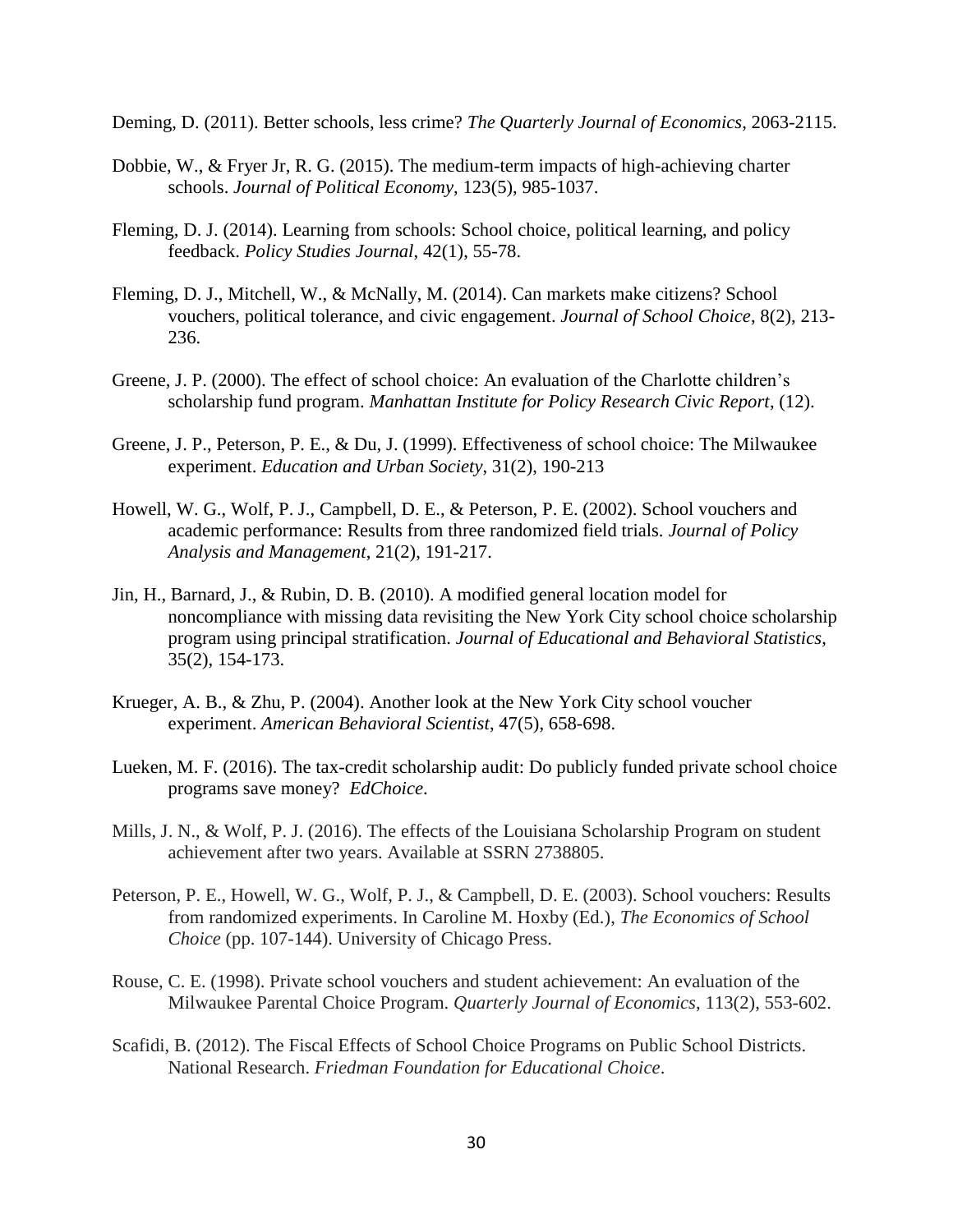- Shakeel, M., Anderson, K. P., & Wolf, P. J. (2016). The participant effects of private school vouchers across the globe: A meta-analytic and systematic review. EDRE Working Paper No. 2016-07. Available at SSRN: https://ssrn.com/abstract=2777633.
- Trivitt, J. R. & DeAngelis, C. A. (2016). The Fiscal Effect of Eliminating the Louisiana Scholarship Program on State Education Expenditures. EDRE Working Paper No. 2016- 06. Available at SSRN: [https://ssrn.com/abstract=2768956.](https://ssrn.com/abstract=2768956)
- Urban Institute. (2016). Profiles of individual charitable contributions by state 2013. Available at [http://www.urban.org/research/publication/profiles-individual-charitable-contributions](http://www.urban.org/research/publication/profiles-individual-charitable-contributions-state-2013)[state-2013.](http://www.urban.org/research/publication/profiles-individual-charitable-contributions-state-2013)
- Wolf, P. J., Peterson, P. E., & West, M. R. (2001). Results of a school voucher experiment: The case of Washington, DC after two years. KSG Working Paper No. RWP02-022. Available at SSRN: https://ssrn.com/abstract=313822.
- Wolf, P. J., Kisida, B., Gutmann, B., Puma, M., Eissa, N., & Rizzo, L. (2013). School vouchers and student outcomes: Experimental evidence from Washington, DC. *Journal of Policy Analysis and Management*, 32(2), 246-270.